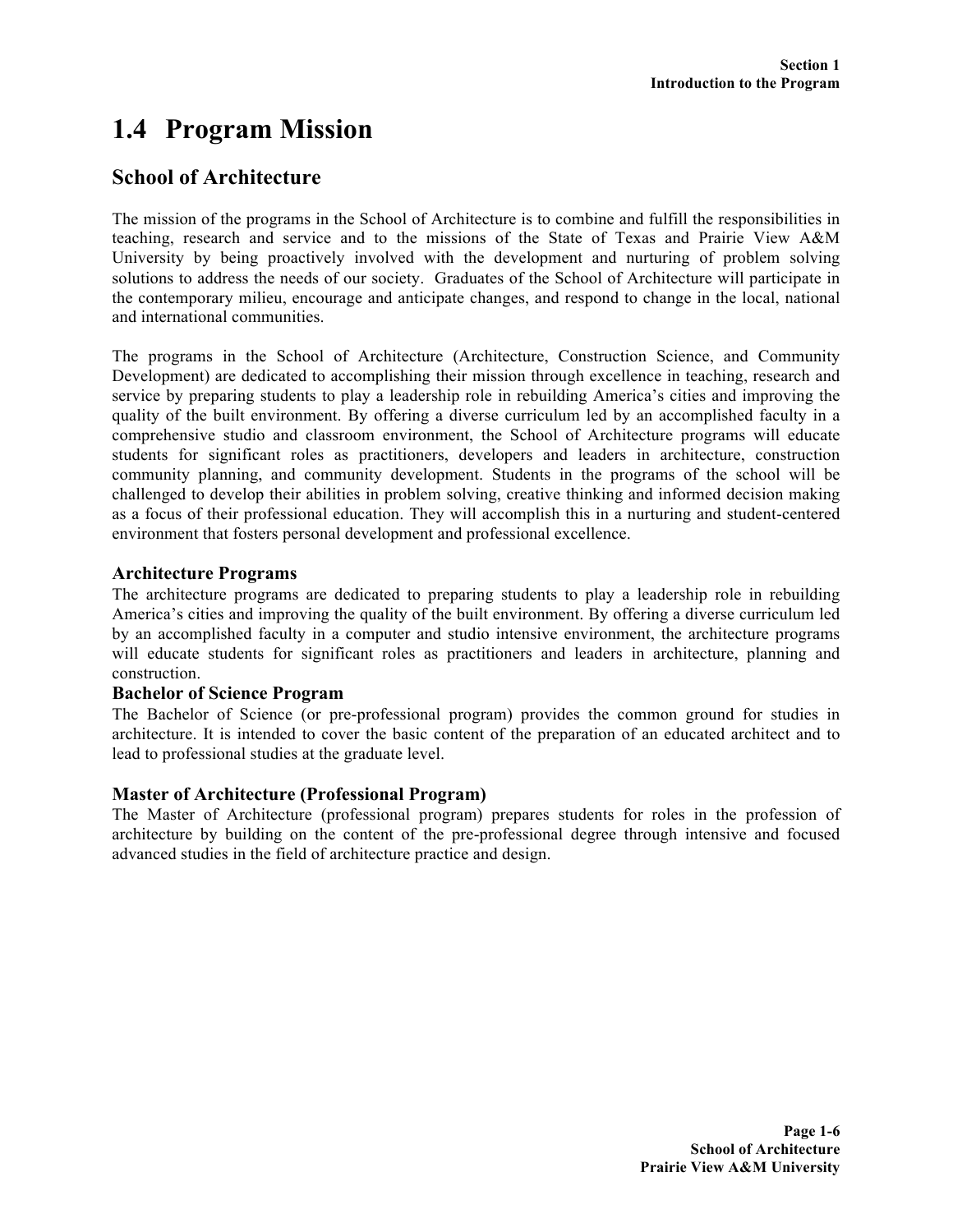# **1.5 Program Self-Assessment**

The School of Architecture used the 2004-2005 Academic Year to conduct a thorough self-assessment of its program. During this time the faculty and staff updated its Strategic Plan and Quality Enhancement Plan. In addition, the University's Provost commissioned an External Review that was conducted in the Spring  $2005$ .<sup>1</sup>

Provided below in Table 1.5 is an overview of the program's strengths and challenges, as well as the propose actions to be taken that were compiled after these reviews. The faculty and staff discussed these matters during their annual planning retreat held in Austin, Texas.  $2\pi$  The purpose of this discussion and creating Working Committees was to afford a means to address their findings and building upon them during the 2005-2006 Academic Year.

| 1. The faculty is a dedicated, well-qualified, and hard working<br><b>Strengths</b><br>mix of experience and youth who bring excellent credentials to<br>They are very much "student centered" and<br>their work.<br>"service oriented" as they carry out the mission of the<br>University and the School of Architecture.<br>2. The size of the school and the quality of the faculty present an<br>excellent opportunity for innovative programs, research and<br>service.<br>3 <sub>1</sub><br>The school faculty serves on numerous university-wide<br>They also attend as many professional<br>committees.<br>conferences as their time permit.<br>4. Faculty members are open to new ideas and collaborative<br>relationships given the directions of the Dean and the<br>University's President.<br>Assuming that enrollment will continue to increase, the<br><b>Challenges</b><br>1.<br>program needs to add faculty members, in either full-time or<br>adjunct positions, to continue the level of quality we are<br>accustomed to providing the students.<br>2. With the rapid growth, there is a need for additional<br>administrative staff to support the faculty and handle the<br>administrative workload.<br>3. Continued increases in student population will require a<br>corresponding increase in faculty. The current low ratio of<br>faculty compared to the student population is needed to<br>maintain the quality of contact hours with the students.<br>The overall faculty salaries should continue to be competitive<br>4.<br>with those offered by the other seven accredited programs in<br>the state of Texas.<br><b>Plan of Action</b><br>Elevate the School status to that of a College, which will<br>1.<br>provide opportunities to increase support staff and Request<br>additional funding for this purpose.<br>Maximize opportunities to chart teaching load rules.<br>2.<br>Use funds allocated by the state and the University to reward<br>3. | <b>FACULTY AND STAFF</b> |                                                            |
|-----------------------------------------------------------------------------------------------------------------------------------------------------------------------------------------------------------------------------------------------------------------------------------------------------------------------------------------------------------------------------------------------------------------------------------------------------------------------------------------------------------------------------------------------------------------------------------------------------------------------------------------------------------------------------------------------------------------------------------------------------------------------------------------------------------------------------------------------------------------------------------------------------------------------------------------------------------------------------------------------------------------------------------------------------------------------------------------------------------------------------------------------------------------------------------------------------------------------------------------------------------------------------------------------------------------------------------------------------------------------------------------------------------------------------------------------------------------------------------------------------------------------------------------------------------------------------------------------------------------------------------------------------------------------------------------------------------------------------------------------------------------------------------------------------------------------------------------------------------------------------------------------------------------------------------------------------------------------------------------|--------------------------|------------------------------------------------------------|
|                                                                                                                                                                                                                                                                                                                                                                                                                                                                                                                                                                                                                                                                                                                                                                                                                                                                                                                                                                                                                                                                                                                                                                                                                                                                                                                                                                                                                                                                                                                                                                                                                                                                                                                                                                                                                                                                                                                                                                                         |                          |                                                            |
|                                                                                                                                                                                                                                                                                                                                                                                                                                                                                                                                                                                                                                                                                                                                                                                                                                                                                                                                                                                                                                                                                                                                                                                                                                                                                                                                                                                                                                                                                                                                                                                                                                                                                                                                                                                                                                                                                                                                                                                         |                          |                                                            |
|                                                                                                                                                                                                                                                                                                                                                                                                                                                                                                                                                                                                                                                                                                                                                                                                                                                                                                                                                                                                                                                                                                                                                                                                                                                                                                                                                                                                                                                                                                                                                                                                                                                                                                                                                                                                                                                                                                                                                                                         |                          |                                                            |
|                                                                                                                                                                                                                                                                                                                                                                                                                                                                                                                                                                                                                                                                                                                                                                                                                                                                                                                                                                                                                                                                                                                                                                                                                                                                                                                                                                                                                                                                                                                                                                                                                                                                                                                                                                                                                                                                                                                                                                                         |                          |                                                            |
|                                                                                                                                                                                                                                                                                                                                                                                                                                                                                                                                                                                                                                                                                                                                                                                                                                                                                                                                                                                                                                                                                                                                                                                                                                                                                                                                                                                                                                                                                                                                                                                                                                                                                                                                                                                                                                                                                                                                                                                         |                          |                                                            |
|                                                                                                                                                                                                                                                                                                                                                                                                                                                                                                                                                                                                                                                                                                                                                                                                                                                                                                                                                                                                                                                                                                                                                                                                                                                                                                                                                                                                                                                                                                                                                                                                                                                                                                                                                                                                                                                                                                                                                                                         |                          |                                                            |
|                                                                                                                                                                                                                                                                                                                                                                                                                                                                                                                                                                                                                                                                                                                                                                                                                                                                                                                                                                                                                                                                                                                                                                                                                                                                                                                                                                                                                                                                                                                                                                                                                                                                                                                                                                                                                                                                                                                                                                                         |                          |                                                            |
|                                                                                                                                                                                                                                                                                                                                                                                                                                                                                                                                                                                                                                                                                                                                                                                                                                                                                                                                                                                                                                                                                                                                                                                                                                                                                                                                                                                                                                                                                                                                                                                                                                                                                                                                                                                                                                                                                                                                                                                         |                          |                                                            |
|                                                                                                                                                                                                                                                                                                                                                                                                                                                                                                                                                                                                                                                                                                                                                                                                                                                                                                                                                                                                                                                                                                                                                                                                                                                                                                                                                                                                                                                                                                                                                                                                                                                                                                                                                                                                                                                                                                                                                                                         |                          |                                                            |
|                                                                                                                                                                                                                                                                                                                                                                                                                                                                                                                                                                                                                                                                                                                                                                                                                                                                                                                                                                                                                                                                                                                                                                                                                                                                                                                                                                                                                                                                                                                                                                                                                                                                                                                                                                                                                                                                                                                                                                                         |                          |                                                            |
|                                                                                                                                                                                                                                                                                                                                                                                                                                                                                                                                                                                                                                                                                                                                                                                                                                                                                                                                                                                                                                                                                                                                                                                                                                                                                                                                                                                                                                                                                                                                                                                                                                                                                                                                                                                                                                                                                                                                                                                         |                          |                                                            |
|                                                                                                                                                                                                                                                                                                                                                                                                                                                                                                                                                                                                                                                                                                                                                                                                                                                                                                                                                                                                                                                                                                                                                                                                                                                                                                                                                                                                                                                                                                                                                                                                                                                                                                                                                                                                                                                                                                                                                                                         |                          |                                                            |
|                                                                                                                                                                                                                                                                                                                                                                                                                                                                                                                                                                                                                                                                                                                                                                                                                                                                                                                                                                                                                                                                                                                                                                                                                                                                                                                                                                                                                                                                                                                                                                                                                                                                                                                                                                                                                                                                                                                                                                                         |                          |                                                            |
|                                                                                                                                                                                                                                                                                                                                                                                                                                                                                                                                                                                                                                                                                                                                                                                                                                                                                                                                                                                                                                                                                                                                                                                                                                                                                                                                                                                                                                                                                                                                                                                                                                                                                                                                                                                                                                                                                                                                                                                         |                          |                                                            |
|                                                                                                                                                                                                                                                                                                                                                                                                                                                                                                                                                                                                                                                                                                                                                                                                                                                                                                                                                                                                                                                                                                                                                                                                                                                                                                                                                                                                                                                                                                                                                                                                                                                                                                                                                                                                                                                                                                                                                                                         |                          |                                                            |
|                                                                                                                                                                                                                                                                                                                                                                                                                                                                                                                                                                                                                                                                                                                                                                                                                                                                                                                                                                                                                                                                                                                                                                                                                                                                                                                                                                                                                                                                                                                                                                                                                                                                                                                                                                                                                                                                                                                                                                                         |                          |                                                            |
|                                                                                                                                                                                                                                                                                                                                                                                                                                                                                                                                                                                                                                                                                                                                                                                                                                                                                                                                                                                                                                                                                                                                                                                                                                                                                                                                                                                                                                                                                                                                                                                                                                                                                                                                                                                                                                                                                                                                                                                         |                          |                                                            |
|                                                                                                                                                                                                                                                                                                                                                                                                                                                                                                                                                                                                                                                                                                                                                                                                                                                                                                                                                                                                                                                                                                                                                                                                                                                                                                                                                                                                                                                                                                                                                                                                                                                                                                                                                                                                                                                                                                                                                                                         |                          |                                                            |
|                                                                                                                                                                                                                                                                                                                                                                                                                                                                                                                                                                                                                                                                                                                                                                                                                                                                                                                                                                                                                                                                                                                                                                                                                                                                                                                                                                                                                                                                                                                                                                                                                                                                                                                                                                                                                                                                                                                                                                                         |                          |                                                            |
|                                                                                                                                                                                                                                                                                                                                                                                                                                                                                                                                                                                                                                                                                                                                                                                                                                                                                                                                                                                                                                                                                                                                                                                                                                                                                                                                                                                                                                                                                                                                                                                                                                                                                                                                                                                                                                                                                                                                                                                         |                          |                                                            |
|                                                                                                                                                                                                                                                                                                                                                                                                                                                                                                                                                                                                                                                                                                                                                                                                                                                                                                                                                                                                                                                                                                                                                                                                                                                                                                                                                                                                                                                                                                                                                                                                                                                                                                                                                                                                                                                                                                                                                                                         |                          |                                                            |
|                                                                                                                                                                                                                                                                                                                                                                                                                                                                                                                                                                                                                                                                                                                                                                                                                                                                                                                                                                                                                                                                                                                                                                                                                                                                                                                                                                                                                                                                                                                                                                                                                                                                                                                                                                                                                                                                                                                                                                                         |                          |                                                            |
|                                                                                                                                                                                                                                                                                                                                                                                                                                                                                                                                                                                                                                                                                                                                                                                                                                                                                                                                                                                                                                                                                                                                                                                                                                                                                                                                                                                                                                                                                                                                                                                                                                                                                                                                                                                                                                                                                                                                                                                         |                          |                                                            |
|                                                                                                                                                                                                                                                                                                                                                                                                                                                                                                                                                                                                                                                                                                                                                                                                                                                                                                                                                                                                                                                                                                                                                                                                                                                                                                                                                                                                                                                                                                                                                                                                                                                                                                                                                                                                                                                                                                                                                                                         |                          |                                                            |
|                                                                                                                                                                                                                                                                                                                                                                                                                                                                                                                                                                                                                                                                                                                                                                                                                                                                                                                                                                                                                                                                                                                                                                                                                                                                                                                                                                                                                                                                                                                                                                                                                                                                                                                                                                                                                                                                                                                                                                                         |                          |                                                            |
|                                                                                                                                                                                                                                                                                                                                                                                                                                                                                                                                                                                                                                                                                                                                                                                                                                                                                                                                                                                                                                                                                                                                                                                                                                                                                                                                                                                                                                                                                                                                                                                                                                                                                                                                                                                                                                                                                                                                                                                         |                          |                                                            |
|                                                                                                                                                                                                                                                                                                                                                                                                                                                                                                                                                                                                                                                                                                                                                                                                                                                                                                                                                                                                                                                                                                                                                                                                                                                                                                                                                                                                                                                                                                                                                                                                                                                                                                                                                                                                                                                                                                                                                                                         |                          |                                                            |
|                                                                                                                                                                                                                                                                                                                                                                                                                                                                                                                                                                                                                                                                                                                                                                                                                                                                                                                                                                                                                                                                                                                                                                                                                                                                                                                                                                                                                                                                                                                                                                                                                                                                                                                                                                                                                                                                                                                                                                                         |                          |                                                            |
|                                                                                                                                                                                                                                                                                                                                                                                                                                                                                                                                                                                                                                                                                                                                                                                                                                                                                                                                                                                                                                                                                                                                                                                                                                                                                                                                                                                                                                                                                                                                                                                                                                                                                                                                                                                                                                                                                                                                                                                         |                          |                                                            |
|                                                                                                                                                                                                                                                                                                                                                                                                                                                                                                                                                                                                                                                                                                                                                                                                                                                                                                                                                                                                                                                                                                                                                                                                                                                                                                                                                                                                                                                                                                                                                                                                                                                                                                                                                                                                                                                                                                                                                                                         |                          |                                                            |
|                                                                                                                                                                                                                                                                                                                                                                                                                                                                                                                                                                                                                                                                                                                                                                                                                                                                                                                                                                                                                                                                                                                                                                                                                                                                                                                                                                                                                                                                                                                                                                                                                                                                                                                                                                                                                                                                                                                                                                                         |                          |                                                            |
|                                                                                                                                                                                                                                                                                                                                                                                                                                                                                                                                                                                                                                                                                                                                                                                                                                                                                                                                                                                                                                                                                                                                                                                                                                                                                                                                                                                                                                                                                                                                                                                                                                                                                                                                                                                                                                                                                                                                                                                         |                          |                                                            |
|                                                                                                                                                                                                                                                                                                                                                                                                                                                                                                                                                                                                                                                                                                                                                                                                                                                                                                                                                                                                                                                                                                                                                                                                                                                                                                                                                                                                                                                                                                                                                                                                                                                                                                                                                                                                                                                                                                                                                                                         |                          | faculty for outstanding classroom performance and research |

**Table No. 1.5 Program Self Assessment**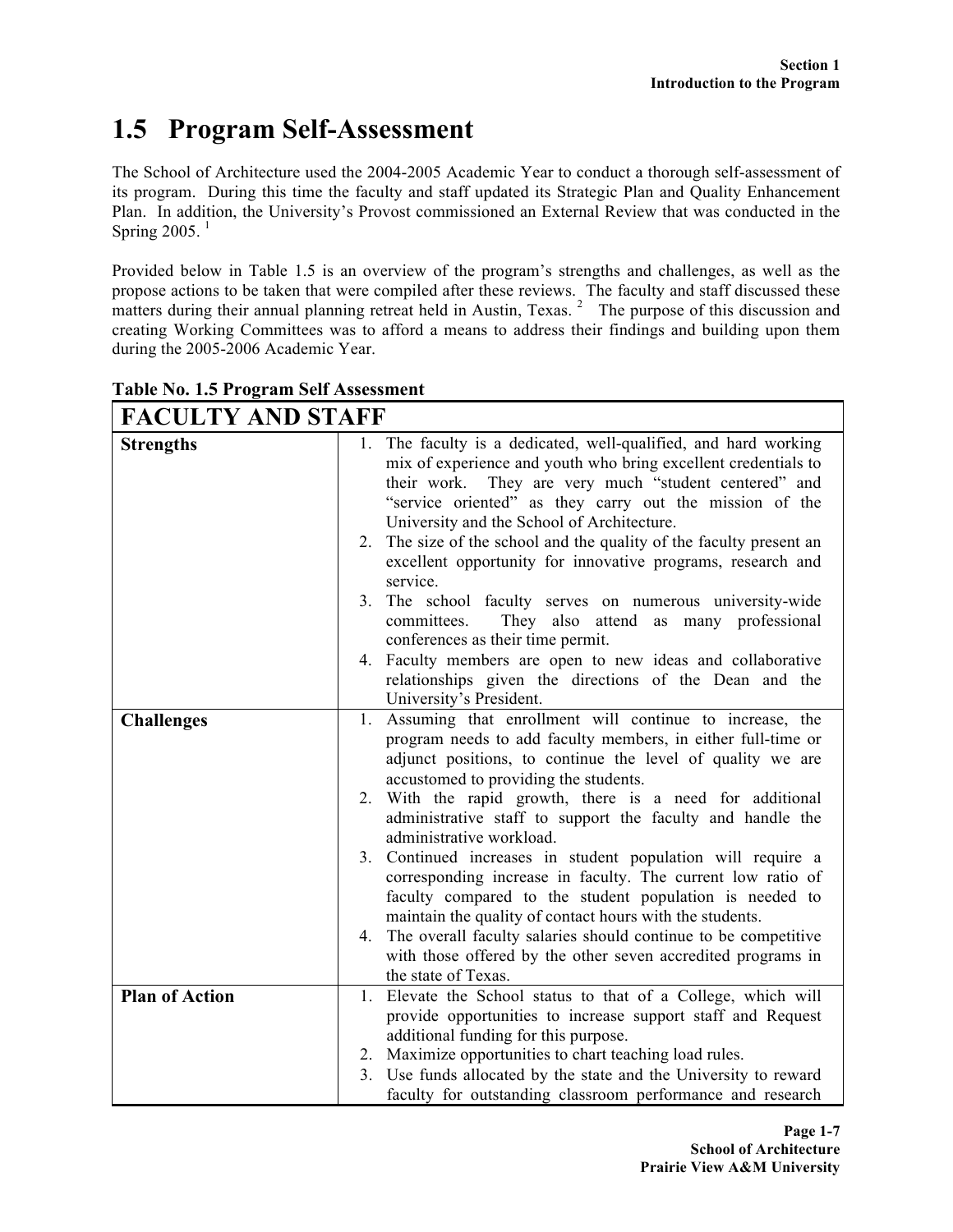|                       | activities.                                                                                                                                                                                 |
|-----------------------|---------------------------------------------------------------------------------------------------------------------------------------------------------------------------------------------|
|                       | Seek independent funding and financial support to allow<br>4.<br>faculty to have greater participation on research and service<br>opportunities, as well as attend educational conferences. |
| <b>STUDENTS</b>       |                                                                                                                                                                                             |
|                       |                                                                                                                                                                                             |
| <b>Strengths</b>      | The student body is articulate, knowledgeable and committed<br>$\mathbf{I}$ .                                                                                                               |
|                       | to their studies.                                                                                                                                                                           |
|                       | There is great enthusiasm and excitement on the part of our<br>2.<br>students about their studies and the new facility that they have                                                       |
|                       | occupied.                                                                                                                                                                                   |
|                       | 3. The school is witnessing an ever increasing diversity in its                                                                                                                             |
|                       | While African-American students still<br>student population.                                                                                                                                |
|                       | comprise the majority of the students, the number of Hispanic                                                                                                                               |
|                       | students is growing as is the case for the overall population in                                                                                                                            |
|                       | the state of Texas.                                                                                                                                                                         |
|                       | The school has embarked on an aggressive and highly<br>4.                                                                                                                                   |
|                       | successful recruitment strategy. As a result the enrollment has                                                                                                                             |
|                       | rapidly increased. The freshman class that entered in the Fall<br>Semester 2004 totaled over 100 students, representing a 100%                                                              |
|                       | increase over the previous same-time enrollment in 2003.                                                                                                                                    |
|                       | Projected enrollment for the Fall Semester 2005 was estimated                                                                                                                               |
|                       | at 113 students.                                                                                                                                                                            |
|                       | The engagement with community college programs in the state<br>5.                                                                                                                           |
|                       | offers a transfer program that encourages growth and overall                                                                                                                                |
|                       | improvement of the student body.                                                                                                                                                            |
|                       | The students are given the opportunity to participate in creating<br>6.                                                                                                                     |
|                       | a mission/purposeful environment so that they create a vision                                                                                                                               |
|                       | and goal for becoming the generation that can rebuild                                                                                                                                       |
|                       | America's communities. The school's mission focuses on a                                                                                                                                    |
|                       | specific and reachable goal, i.e. "Rebuild American Cities."                                                                                                                                |
| <b>Challenges</b>     | 1. Many of our students arrive with a lack of economic support<br>(particularly for materials).                                                                                             |
|                       | Attracting top tier high school graduates is a challenge given<br>2.                                                                                                                        |
|                       | the increased recruitment of minorities by other major                                                                                                                                      |
|                       | universities in the state.                                                                                                                                                                  |
|                       | The successful recruitment strategy must be supported with<br>3.                                                                                                                            |
|                       | increased financial resources to serve the students.                                                                                                                                        |
| <b>Plan of Action</b> | 1. Continue to support and expand the Recruiting Plan. Support                                                                                                                              |
|                       | should be in terms of financial commitments and new                                                                                                                                         |
|                       | marketing information (brochures, mailers, website, etc.).                                                                                                                                  |
|                       | 2. Review recruitment approaches for all ethnic classifications                                                                                                                             |
|                       | and evaluate with recent announcement that Texas is now one<br>of four "minority-majority" states in terms of population.                                                                   |
|                       | Also, look at means to attract the top tier high school students                                                                                                                            |
|                       | with a special approach that would make this university more                                                                                                                                |
|                       | appealing to them (location, size, historical nature, etc.).                                                                                                                                |
|                       | 3. Evaluate potential future admissions numbers to contemplate                                                                                                                              |
|                       | the numbers of students that can be housed in the building.                                                                                                                                 |
|                       | Coordinate this with the Construction Science and Community                                                                                                                                 |
|                       | Development programs.                                                                                                                                                                       |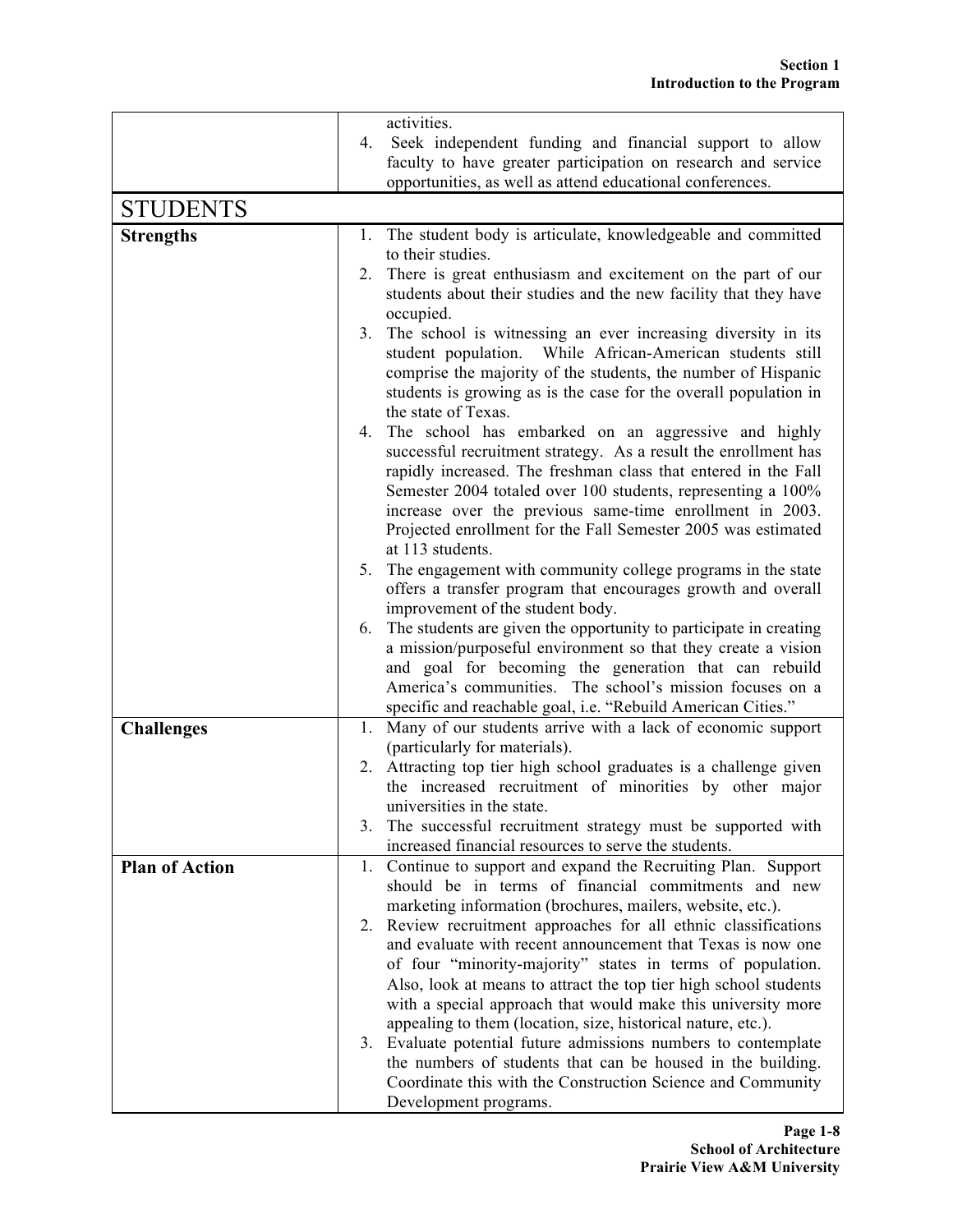|                       |    | 4. Continue to expand contacts with community college systems                                                                  |
|-----------------------|----|--------------------------------------------------------------------------------------------------------------------------------|
|                       |    | in the state to attract increased numbers of transfer students.                                                                |
|                       |    | 5. Continue to integrate all three programs (Architecture,                                                                     |
|                       |    | Construction Science and Community Development) to                                                                             |
|                       |    | support the mission of the University and the School.                                                                          |
| <b>FACILITIES</b>     |    |                                                                                                                                |
| <b>Strengths</b>      |    | 1. The new Architecture and Art Building was occupied in the 3 <sup>rd</sup>                                                   |
|                       |    | quarter of 2005 in time to welcome students for the Fall                                                                       |
|                       |    | Semester 2005. The facility has already proven to be a strong                                                                  |
|                       |    | recruiting tool as well as afforded increased teaching, research                                                               |
|                       |    | and seminar opportunities, which will layer into community<br>outreach endeavors.                                              |
|                       |    | 2. The new facility is bringing prominent exposure to the                                                                      |
|                       |    | University and to the program through increased media                                                                          |
|                       |    | coverage.                                                                                                                      |
|                       |    | 3. Once fully operational, having a fully equipped Model Shop in                                                               |
|                       |    | the new building will afford greater opportunities to conduct                                                                  |
|                       |    | design/build classes. It also provides a potential opportunity to                                                              |
|                       |    | offer "construction based" labs in other disciplines such as                                                                   |
|                       |    | Theater Arts.                                                                                                                  |
|                       | 4. | The new facility will have a state-of-the-art computer                                                                         |
|                       |    | laboratory for the students. Such visualization efforts will                                                                   |
|                       | 5. | create unlimited opportunities for design morphosis.<br>The facility offers the School the opportunity to offer                |
|                       |    | dedicated spaces for students in Construction Science and                                                                      |
|                       |    | Community Development.                                                                                                         |
| <b>Challenges</b>     | 1. | As with any new building at the university, especially one so                                                                  |
|                       |    | prominently located and attracting rave reviews, many                                                                          |
|                       |    | departments on campus would like to use the space to office                                                                    |
|                       |    | and/or teach. With a continued climb in enrollment the School                                                                  |
|                       |    | must make sure to keep sufficient control over space allocation                                                                |
|                       |    | that current and projected courses in architecture,<br>SO -                                                                    |
|                       |    | construction science, art and community development can be<br>sufficiently accommodated.                                       |
|                       |    | The initial year of operation and the grand opening                                                                            |
|                       |    | celebrations, while offering great opportunities to show case                                                                  |
|                       |    | our student's work, will also create a demand on the faculty                                                                   |
|                       |    | and staff that will be above the norm.                                                                                         |
| <b>Plan of Action</b> |    | 1. Use the first year of occupancy to "try and test" the facility,                                                             |
|                       |    | learning about its positive aspects as well as areas that might                                                                |
|                       |    | need addressing for future use.                                                                                                |
|                       |    | 2. While being mindful to protect the investment that this                                                                     |
|                       |    | building represents, seek opportunities to use the facility for<br>increased community participation in architecture.          |
|                       |    |                                                                                                                                |
| <b>RESOURCES</b>      |    |                                                                                                                                |
| <b>Strengths</b>      |    | 1. The School is bringing in more instructional funds than it is                                                               |
|                       |    | expending on the instructional program.<br>Even though the<br>School is the smallest unit in the University, it is one of only |
|                       |    | three other programs in the University that are generating more                                                                |
|                       |    |                                                                                                                                |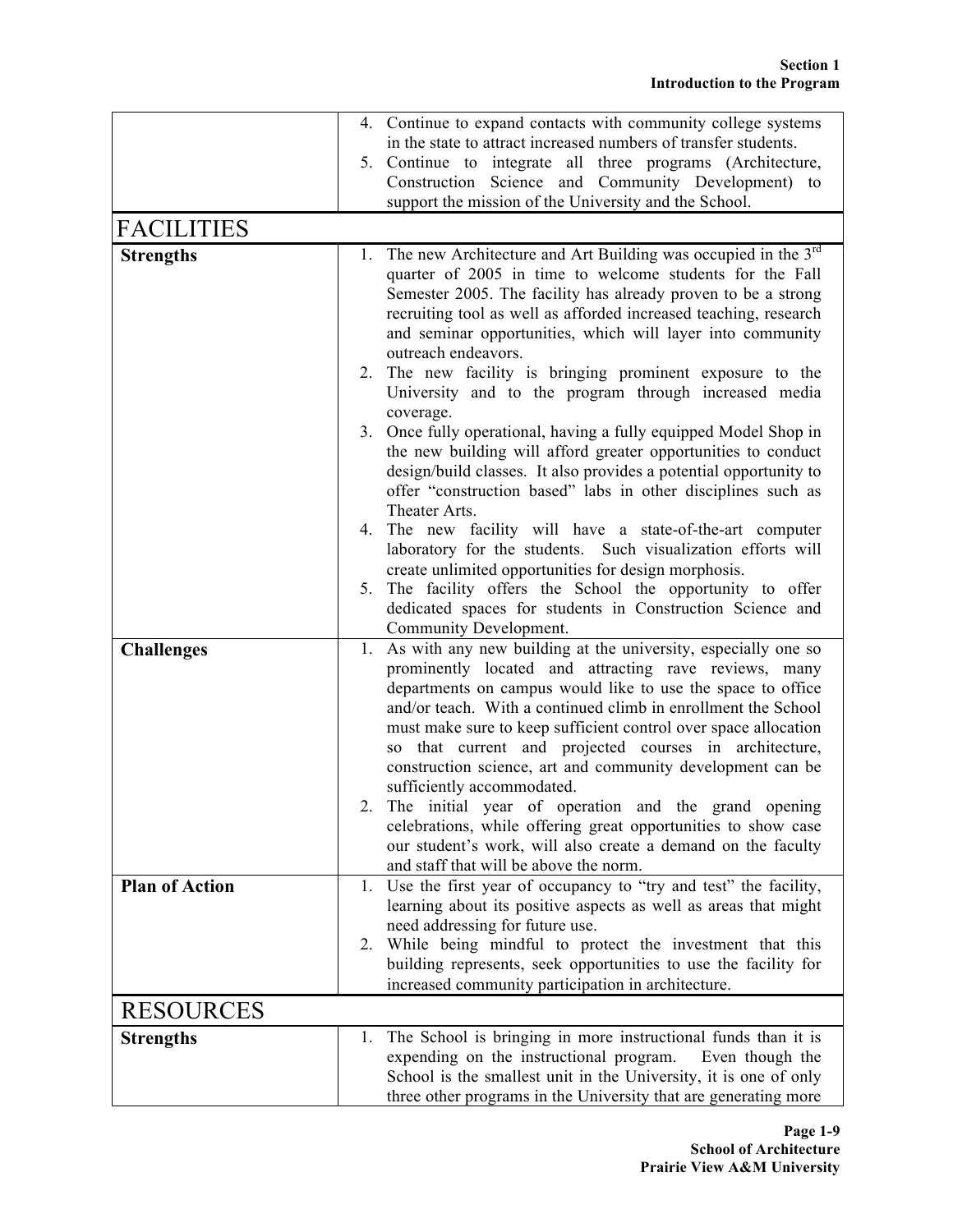|                       |    | than they are spending (according to the RIICA Formula).                                                                           |
|-----------------------|----|------------------------------------------------------------------------------------------------------------------------------------|
|                       |    | 1. Even with the budget limitations the School has succeeded to                                                                    |
|                       |    | accomplish its mission through the innovation, creativity, and                                                                     |
|                       |    | dedication of the school administration, faculty and staff.                                                                        |
| <b>Challenges</b>     |    | 1. Increased enrollment will require increased resources for                                                                       |
|                       |    | technology, instruction, travel, and student activities.                                                                           |
| <b>Plan of Action</b> | 1. | University should start 2006-2007 Academic Budget process                                                                          |
|                       |    | in the fourth quarter of 2005 to allow for greater input and                                                                       |
|                       |    | planning from all programs' faculty and staff members.                                                                             |
| <b>RESEARCH</b>       |    |                                                                                                                                    |
| <b>Strengths</b>      |    | 1. The size of the school and the quality of the faculty present an                                                                |
|                       |    | excellent opportunity for innovative programs, research and                                                                        |
|                       |    | service.                                                                                                                           |
| <b>Challenges</b>     | 1. | The school should improve on conducting sufficient scholarly                                                                       |
|                       |    | research and should consider establishing a position of                                                                            |
|                       |    | Research Director to coordinate and promote research and                                                                           |
|                       |    | publications. This position would also be responsible for                                                                          |
|                       |    | monitoring changes in the professions and keeping the faculty                                                                      |
|                       |    | apprised on the latest developments and teaching methods.                                                                          |
|                       | 2. | The school faculty should be encouraged to serve<br>on                                                                             |
|                       |    | committees, and attend conferences that appear to be open to                                                                       |
|                       |    | new ideas and collaborative relationships.                                                                                         |
| <b>Plan of Action</b> | 1. | Actively seek external support for new programs (i.e.                                                                              |
|                       |    | design/build), research and community service.                                                                                     |
|                       | 2. | Challenge faculty to engage in scholarly work and look for                                                                         |
|                       |    | opportunities to publish information.                                                                                              |
|                       | 3. | Seek opportunities with other Colleges and Departments at the<br>University to collaborate or participate in research projects.    |
|                       |    |                                                                                                                                    |
| <b>SERVICE</b>        |    |                                                                                                                                    |
| <b>Strengths</b>      |    | 1. Prairie View A&M University is the only Historically Black                                                                      |
|                       |    | College and University (HBCU) with<br>accredited<br>an                                                                             |
|                       |    | architecture program in Texas.                                                                                                     |
|                       | 2. | The unique programs of the school<br>can<br>offer<br>the                                                                           |
|                       |    | collaborative/cross disciplinary approach to the educational                                                                       |
|                       |    | experience of our students that will prepare them to serve as                                                                      |
|                       |    | critical thinkers that build healthy economic, social, and                                                                         |
|                       |    | political communities, not just buildings.                                                                                         |
|                       | 3. | The school can serve the entire university as a model for                                                                          |
|                       |    | preparing professionals that will be community and even                                                                            |
|                       |    | global leaders through problem solving and facilitating of                                                                         |
|                       |    | relationships.                                                                                                                     |
|                       |    | 4. The size of the school and the quality of the faculty present an<br>excellent opportunity for innovative programs, research and |
|                       |    | service.                                                                                                                           |
|                       |    | 5. CURES Center activities, with the link to classroom activities,                                                                 |
|                       |    | provide a vehicle by which faculty, students and the                                                                               |
|                       |    | community can enhance cultural awareness.                                                                                          |
|                       | 6. | The school has unique outreach opportunities that are                                                                              |
|                       |    | complimentary and provide exposure for it and the University.                                                                      |
|                       |    |                                                                                                                                    |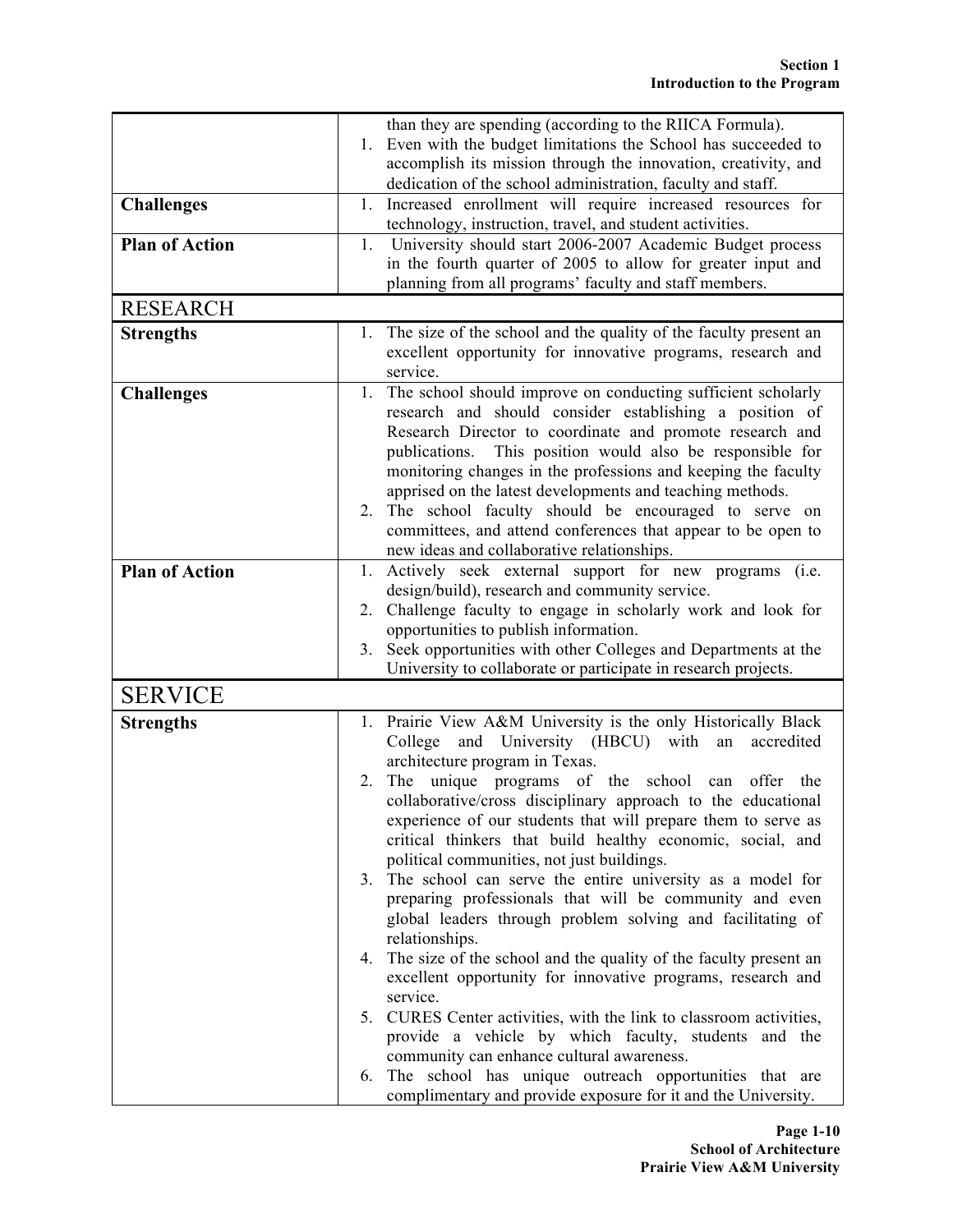| <b>Challenges</b><br><b>Plan of Action</b> | The School of Architecture should increase its visibility on<br>1.<br>campus and in the community by publicizing the many service<br>activities that they provide through CURES and studio<br>projects.<br>In addition to the architectural service to the communities, the<br>1.<br>students need to be involved in more service activities similar<br>to the "Freshman Community Service Day" that was instituted<br>by the University this summer. The goal was to involve as<br>many incoming freshmen in campus and community service<br>projects and build a commitment for future involvement. The<br>School of Architecture had faculty and students serve on the<br>organizing committee.<br>Encourage students to participate in the Campus Community<br>2.<br>Service Project that was developed and promoted by one of our<br>own students, Bryan Waters. This program has the support of<br>the University administration and funding has been secured<br>that will allow for initiation in the Spring Semester 2006.                                                                                                                                                                                                                                                                                                                                                                                                                                                                                                                                                                                                                                                                                                                                          |
|--------------------------------------------|-----------------------------------------------------------------------------------------------------------------------------------------------------------------------------------------------------------------------------------------------------------------------------------------------------------------------------------------------------------------------------------------------------------------------------------------------------------------------------------------------------------------------------------------------------------------------------------------------------------------------------------------------------------------------------------------------------------------------------------------------------------------------------------------------------------------------------------------------------------------------------------------------------------------------------------------------------------------------------------------------------------------------------------------------------------------------------------------------------------------------------------------------------------------------------------------------------------------------------------------------------------------------------------------------------------------------------------------------------------------------------------------------------------------------------------------------------------------------------------------------------------------------------------------------------------------------------------------------------------------------------------------------------------------------------------------------------------------------------------------------------------------------------|
| <b>TECHNOLOGY</b>                          |                                                                                                                                                                                                                                                                                                                                                                                                                                                                                                                                                                                                                                                                                                                                                                                                                                                                                                                                                                                                                                                                                                                                                                                                                                                                                                                                                                                                                                                                                                                                                                                                                                                                                                                                                                             |
| <b>Strengths</b>                           | The school participated in a federally funded laptop computer<br>1.<br>pilot program that started in the fall 2001. Under this program<br>our incoming freshmen had the opportunity to receive a laptop<br>computer for their use during their studies. The computers<br>were the property of the school and checked out to the students<br>each semester.<br>The positive results of this pilot program are as follows:<br>2.<br>The test program clearly showed the advantages and<br>a.<br>the necessity of mobile computing in an educational<br>setting.<br>The convenience and availability of the laptop<br>b.<br>computers provided more exposure to computing<br>resources, allowing the students to spend more time<br>on their tasks. This not only increased the quality of<br>their work, but it also helped students complete their<br>assignments in a more timely manner.<br>Overall, the students' computer skills showed a<br>marked improvement from the beginning of the first<br>semester to the end of the program in the Spring<br>Activities that were initially<br>Semester 2005.<br>problematic to some students became easier with the<br>repetition fostered by the design of the assignments.<br>Basic computing skills, such as the navigation of the<br>Windows environment and the Architecture local area<br>network, also improved.<br>Instructors had far more flexibility in their modes of<br>d.<br>instruction. The use of the laptop with the wireless<br>network allowed instructors to use online resources to<br>enhance their courses.<br>The school maintains a computer intensive environment that<br>3.<br>replicates the experiences the students will encounter when<br>performing their internships and upon<br>employment |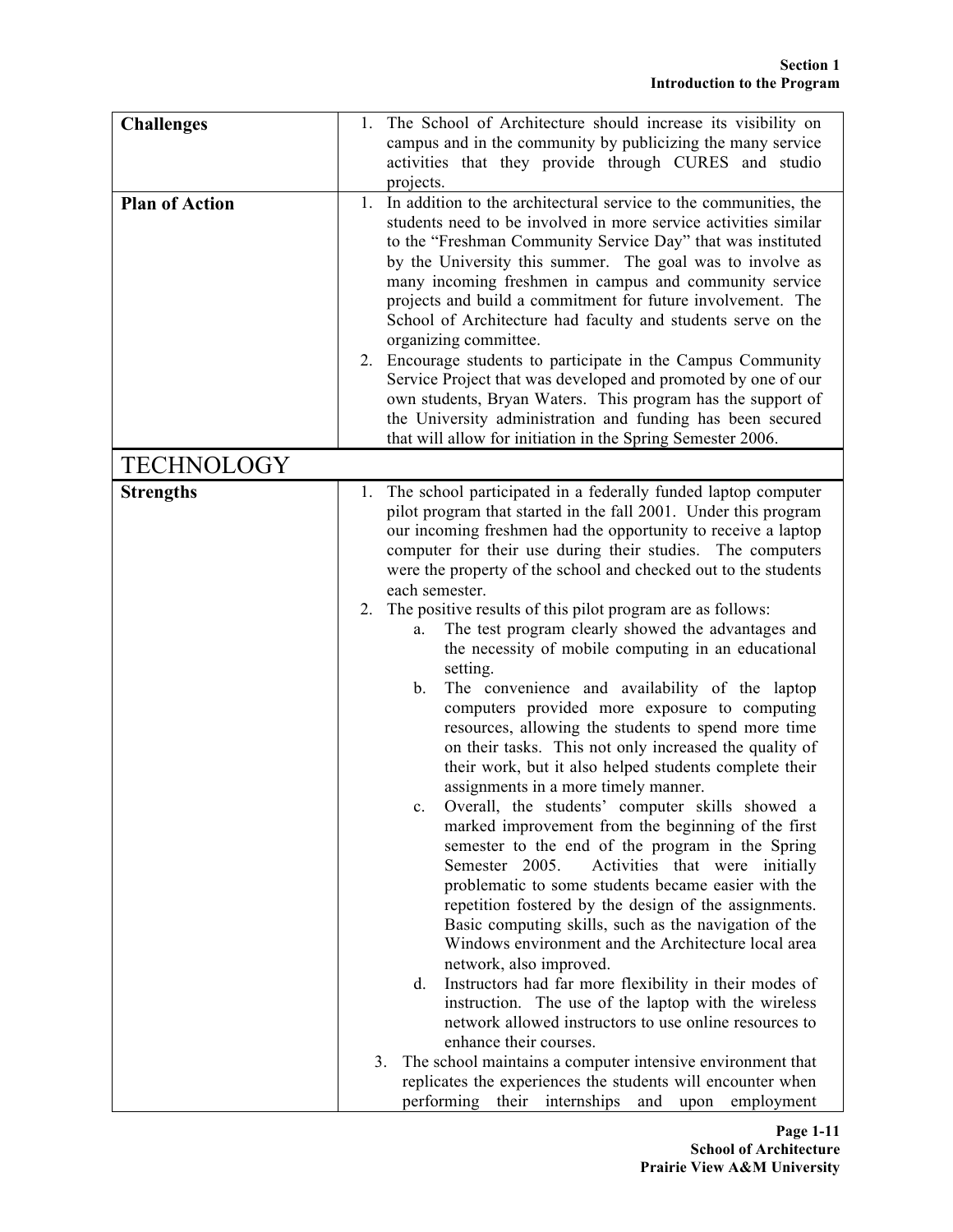|                       |    | following graduation.                                                                                                         |
|-----------------------|----|-------------------------------------------------------------------------------------------------------------------------------|
| <b>Challenges</b>     | 1. | The school's computer driven instructional program must be                                                                    |
|                       |    | improved through increased equipment installations at the new                                                                 |
|                       |    | building and potentially increased staffing to properly instruct                                                              |
|                       |    | the students so they can learn with the state of the art                                                                      |
|                       |    | technology. [Note: Funding was approved in mid-August                                                                         |
|                       |    | 2005 to purchase 40 new computers for the student computer                                                                    |
|                       |    | laboratory, as well as upgrades for those faculty members who                                                                 |
|                       |    | are responsible for teaching computer based instruction such as                                                               |
|                       |    | CADD.]                                                                                                                        |
|                       | 2. | The financial administration did not support the pilot program<br>beyond the duration of the Title III Grant funds. Budgetary |
|                       |    | constraints, personnel limitations and the initial risks                                                                      |
|                       |    | associated with such a program were the reasons cited for their                                                               |
|                       |    | unwillingness to "get into the laptop business."                                                                              |
|                       |    | 3. As a result of the past administration's trepidations, the laptop                                                          |
|                       |    | pilot program did not achieve the final step of institutionalizing                                                            |
|                       |    | the program campus-wide.                                                                                                      |
| <b>Plan of Action</b> | 1. | The School has determined that introductory instruction for                                                                   |
|                       |    | computers should not occur until at least such time as the                                                                    |
|                       |    | incoming student is in their $2nd$ semester of their first year.                                                              |
|                       |    | This policy is meant to address teaching the student to "think                                                                |
|                       |    | and design" before trying to master this new tool.                                                                            |
|                       |    | Additionally, given the financial situation for many of the                                                                   |
|                       |    | students delaying the large cash outlay for a computer to<br>support visual and/or CADD software was intended to lessen       |
|                       |    | the burden upon entering the program.                                                                                         |
|                       |    | 2. The School of Architecture is presently researching various                                                                |
|                       |    | options that can be used to institute a self-sufficient laptop                                                                |
|                       |    | program on a departmental level that could then be use as a                                                                   |
|                       |    | model for the University. The program is near implementation.                                                                 |
| ADMINISTRATION        |    |                                                                                                                               |
| <b>Strengths</b>      |    | 1. The school is lead by a dedicated and talented Dean.                                                                       |
|                       |    | 2. A new Interim Coordinator was appointed while the search for                                                               |
|                       |    | a permanent Coordinator is completed. He is helping in                                                                        |
|                       |    | strengthening the overall oversight and administration of                                                                     |
|                       |    | faculty and students in the Architecture Program.                                                                             |
|                       | 3. | The roles and duties of the Dean and the Coordinator are                                                                      |
|                       |    | clearly defined.                                                                                                              |
|                       |    | 4. There is a very positive relationship within and between the                                                               |
| <b>Challenges</b>     | 1. | administration, faculty, staff, and the students.<br>The school is understaffed at the administrative level. There is         |
|                       |    | need for administrative and logistical support to allow the                                                                   |
|                       |    | Dean to focus on raising funds, creating opportunities and                                                                    |
|                       |    | attending academic functions that will obtain recognition for                                                                 |
|                       |    | the School of Architecture.                                                                                                   |
|                       | 2. | The School needs to submit its application for status as a                                                                    |
|                       |    | "College" to enhance its status and to provide for potential                                                                  |
|                       |    | funding of additional administration positions (i.e., Department                                                              |
|                       |    | Heads, Assistant Dean and support staff for each Department                                                                   |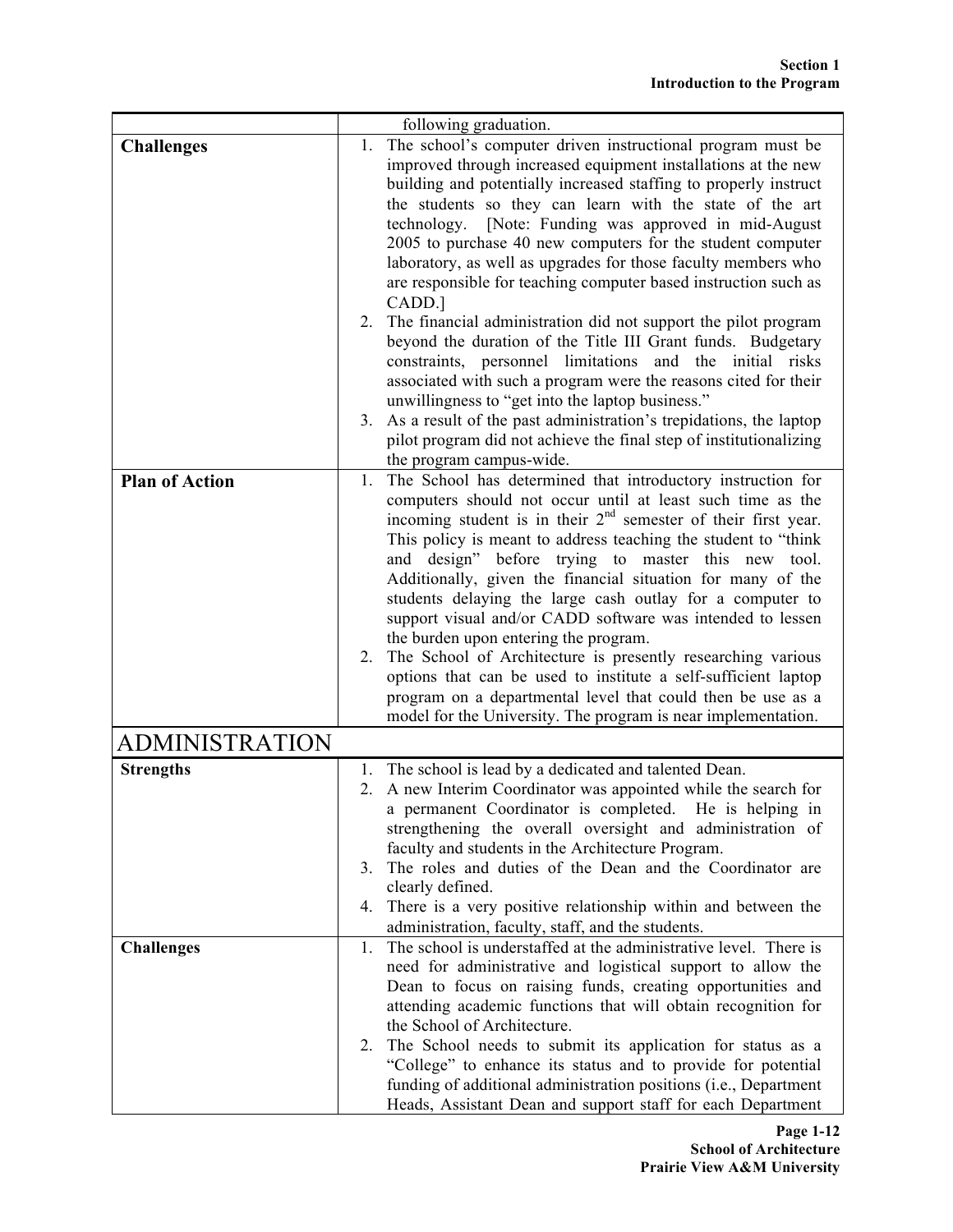|                         |    | Head).                                                                                                                   |
|-------------------------|----|--------------------------------------------------------------------------------------------------------------------------|
|                         |    | 3. With the anticipated growth in enrollment the Coordinators                                                            |
|                         |    | (Architecture, Construction<br>Science<br>and<br>Community                                                               |
|                         |    | Development) need to become Department Heads to take on a                                                                |
|                         |    | greater role in managing their sections and addressing issues                                                            |
|                         |    | with faculty, students, etc.                                                                                             |
| <b>Plan of Action</b>   | 1. | Include additional staffing requests in the 2006-2007 budget                                                             |
|                         |    | requests.                                                                                                                |
|                         |    | 2. Complete application for College status to be the same as the                                                         |
|                         |    | other colleges in the University (it is in process).                                                                     |
|                         |    | 3. Work to change the Coordinator title to Department Head title                                                         |
|                         |    | upon receiving College status.                                                                                           |
| TEACHING AND CURRICULUM |    |                                                                                                                          |
| <b>Strengths</b>        |    | 1. Prairie View A&M University is the only Historic Black                                                                |
|                         |    | College University (HBCU) with an accredited architecture                                                                |
|                         |    | program in Texas.                                                                                                        |
|                         |    | 2. The size of the School of Architecture is a "value added"                                                             |
|                         |    | dimension to the educational process allowing strong                                                                     |
|                         |    | relationships and interaction between the faculty and students                                                           |
|                         |    | on a one-to-one level.                                                                                                   |
|                         | 3. | The Bachelor of Science in Architecture degree is well<br>established and provides a direct track into the school's      |
|                         |    | accredited Master or Architecture degree program.                                                                        |
|                         | 4. | The program has the flexibility to adjust instruction to meet the                                                        |
|                         |    | changing needs and demands of society.                                                                                   |
|                         | 5. | The internship program developed in the 2004-2005 academic                                                               |
|                         |    | year provides access to the professional practice of architecture                                                        |
|                         |    | for the student-body. [Note: See Section 2 for details on this                                                           |
|                         |    | program in response to Item 12.34 Professional Internship                                                                |
|                         |    | from prior report.]                                                                                                      |
|                         | 6. | The mix of disciplines in the school [Architecture,                                                                      |
|                         |    | Science<br>and<br>Community<br>Development]<br>Construction                                                              |
|                         |    | combined with the Community Urban Rural Enhancement                                                                      |
|                         |    | Center [CURES] and the Texas Institute for the Preservation of                                                           |
|                         |    | History and Culture [TIPHC] creates a unique combination                                                                 |
|                         |    | that is important to the mission of the University and the state                                                         |
|                         |    | of Texas.                                                                                                                |
| <b>Challenges</b>       | 1. | Faculty teaching loads of at least three courses per semester are                                                        |
|                         |    | at a maximum. This places their ability to participate in service,                                                       |
|                         |    | research<br>continuing<br>education opportunities<br>and<br>at<br>a                                                      |
|                         |    | disadvantage.                                                                                                            |
|                         |    | 2. "Required reduction" of credit hours per degree directed by State                                                     |
| <b>Plan of Action</b>   | 1. | Legislature versus NAAB accreditation requirements.<br>Interview<br>architects<br>and managing<br>principles of<br>major |
|                         |    | architectural firms to learn about suggested improvements or                                                             |
|                         |    | changes that should be incorporated into our curriculum so that                                                          |
|                         |    | our students are highly qualified for the work force. Capitalize                                                         |
|                         |    | on our size and ability to adjust to meet the demands of the                                                             |
|                         |    | workforce.                                                                                                               |
|                         |    | Build upon student new intern-mentor program begun in the                                                                |
|                         |    |                                                                                                                          |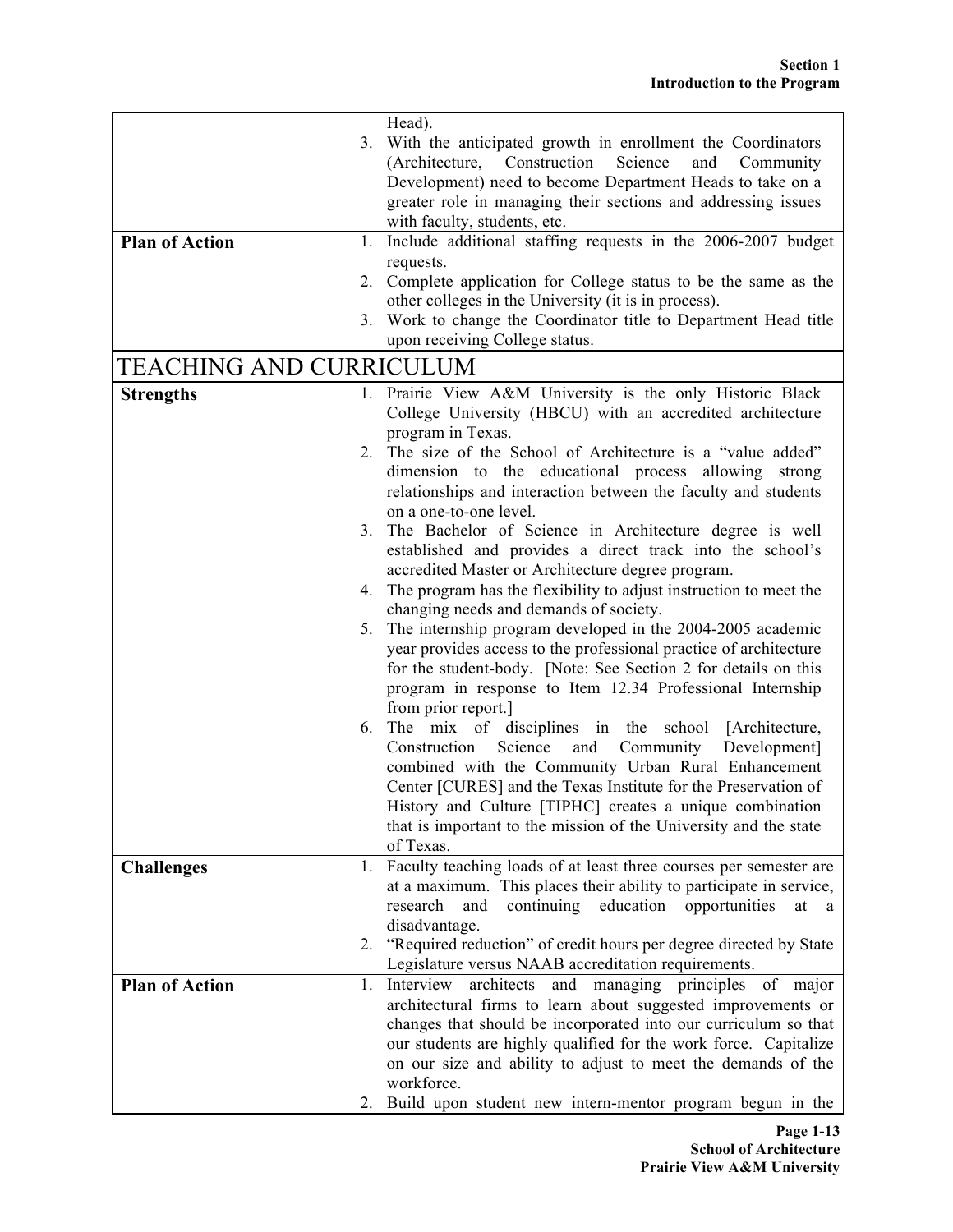|                       |    | 2004-2005 Academic Year.                                                                      |
|-----------------------|----|-----------------------------------------------------------------------------------------------|
|                       | 3. | Set a clear path for integration of a capstone course involving                               |
|                       |    | Architecture and Construction Science students.<br>Look at                                    |
|                       |    | expanding to include Community Development students.                                          |
|                       |    | 4. Address the teaching loads of all faculty members so that they                             |
|                       |    | are able to teach and to participate in other activities that benefit                         |
|                       |    | our students.                                                                                 |
|                       |    | 5. Address credit hours after NAAB review and forward findings to                             |
|                       |    | Provost for inclusion in the University's response.                                           |
| <b>LEADERSHIP</b>     |    |                                                                                               |
| <b>Strengths</b>      | 1. | The school is lead by a strong and dedicated leader in Dean                                   |
|                       |    | Sabouni.                                                                                      |
|                       |    | 2. The faculty and staff are "doers" in their areas of expertise and                          |
|                       |    | generally serve as excellent role models for the students.                                    |
|                       |    | 3. There is strong cooperation among the Program Coordinators,                                |
|                       |    | Directors and the Dean.                                                                       |
| <b>Challenges</b>     |    | 1. The Architecture Program is under the direction of an Interim                              |
|                       |    | Coordinator. The search is in process for a permanent head.                                   |
|                       |    | 2. Leadership and professional development are areas that the                                 |
|                       |    | faculty can impact our students because of their significant                                  |
|                       |    | amount of contact hours with the students and because of their                                |
|                       |    | extensive practical experience in corporate situations.                                       |
|                       |    | 3. The school can serve the entire university as a model for                                  |
|                       |    | preparing professionals that will be community and even                                       |
|                       |    | global leaders through problem solving and facilitating of                                    |
|                       |    | relationships.                                                                                |
|                       |    | 4. The School must continue to create and encourage a                                         |
|                       |    | mission/purposeful environment so that the students create a                                  |
|                       |    | vision and goal for becoming the generation that can rebuild<br>Our mission should focus on a |
|                       |    | America's communities.                                                                        |
| <b>Plan of Action</b> |    | specific and reachable goal, i.e. "Rebuild American Cities."                                  |
|                       |    | 1. Continue to foster the strong faculty and staff cooperation and                            |
|                       |    | achievements through group gatherings (professional and                                       |
|                       |    | social).<br>2. Upgrade School to College status and Coordinator to                            |
|                       |    | Department Head by Fall 2006.                                                                 |
|                       |    |                                                                                               |
| ACCESS                |    |                                                                                               |
| <b>Strengths</b>      | 1. | The school's administration and the faculty are committed to                                  |
|                       |    | providing direct access to the students.                                                      |
|                       | 2. | The faculty spends an extensive amount of contact hours with                                  |
|                       |    | the students. Design studios meet four days a week versus the                                 |
|                       |    | traditional three days a week in other architectural programs.                                |
|                       | 3. | Location on the edge of the greater Houston metropolitan area                                 |
|                       |    | offers students an opportunity for study and hands-on                                         |
|                       |    | activities in both urban and rural settings.                                                  |
|                       | 4. | The faculty has a great deal of contact with students both in                                 |
|                       |    | the classroom as well as through other opportunities within                                   |
|                       |    | the school and on campus (i.e., Arch in the Park, School                                      |
|                       |    | Banquet, Student Competitions, Field Trips, Job Fairs, etc.).                                 |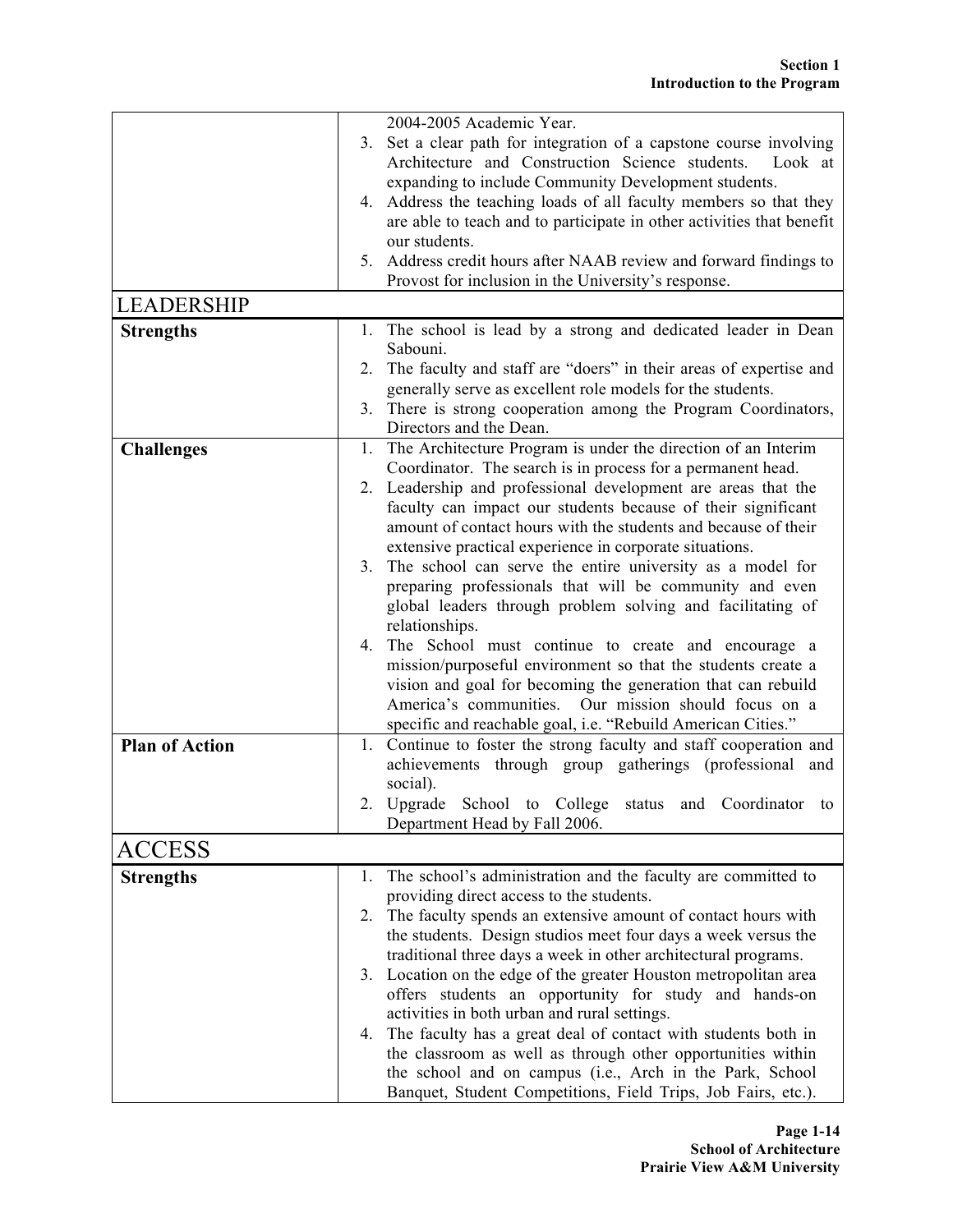|                         |    | This strengthens the opportunity to impact their professional                                                                 |
|-------------------------|----|-------------------------------------------------------------------------------------------------------------------------------|
|                         |    | development to be creative and critical thinkers.                                                                             |
|                         | 5. | Community college transfer program will encourage growth                                                                      |
|                         |    | and overall improvement of the student body.                                                                                  |
| <b>Challenges</b>       | 1. | Due to its geographic location the school can create                                                                          |
|                         |    | professional networking models that improve our students'                                                                     |
|                         |    | opportunities for obtaining jobs and get their careers on track                                                               |
|                         |    | with prospective employers in architecture, construction, and<br>development firms. This can be combined with internships,    |
|                         |    | scholarships and continuing education programs.                                                                               |
|                         | 2. | The unique programs of the school can offer the                                                                               |
|                         |    | collaborative/cross disciplinary approach to the educational                                                                  |
|                         |    | experience of our students that will prepare them to serve as                                                                 |
|                         |    | critical thinkers that build healthy economic, social, and                                                                    |
|                         |    | political communities, not just buildings.                                                                                    |
|                         | 3. | The increased enrollment may impact the ability to offer                                                                      |
|                         |    | access to the administration without some form of direction.                                                                  |
| <b>Plan of Action</b>   | 1. | Promote the ease of access for students that come out of Houston                                                              |
|                         | 2. | or commute from that general area.<br>Maintain the welcoming nature of the administration while                               |
|                         |    | developing a system of appointments to more effectively use the                                                               |
|                         |    | time of the Dean and the Coordinator.                                                                                         |
| <b>ACCOUNTABILITY</b>   |    |                                                                                                                               |
|                         |    |                                                                                                                               |
| <b>Strengths</b>        | 1. | Due to its historic background of in the education of<br>minorities, the School of Architecture has a unique position in      |
|                         |    | supplying architecture graduates for the state.                                                                               |
|                         | 2. | The size of the school creates a strong bond amongst the                                                                      |
|                         |    | faculty and the students to produce graduates who are ready to                                                                |
|                         |    | take a productive role in the profession of architecture. This is                                                             |
|                         |    | enhanced through the required internship and our recent                                                                       |
|                         |    | intern-mentor programs and employment hires of our                                                                            |
| <b>Challenges</b>       | 1. | graduates.<br>With the new assessment guidelines for measuring the graduate                                                   |
|                         |    | of the university, the school needs to ensure that it stays fully                                                             |
|                         |    | informed and uses the guidelines to enact any needed change in                                                                |
|                         |    | curriculum.                                                                                                                   |
| <b>Plan of Action</b>   | 1. | The Interim Coordinator was appointed by the Dean to the                                                                      |
|                         |    | Provost's University Assessment Committee in preparation for                                                                  |
|                         |    | re-accreditation of the university in 2010. His participation and                                                             |
|                         |    | education should be shared on a regular basis with the school's<br>administration, faculty, and staff.                        |
|                         |    |                                                                                                                               |
| <b>ACADEMIC FREEDOM</b> |    |                                                                                                                               |
| <b>Strengths</b>        | 1. | The school enjoys a healthy climate of academic freedom.                                                                      |
|                         |    | Faculty and students are encouraged by the administration to                                                                  |
|                         | 2. | express themselves in meetings and classroom instruction.<br>The school's administration supports each program (architecture, |
|                         |    | construction science and community development) to explore                                                                    |
|                         |    | new means of educational experiences.                                                                                         |
| <b>Challenges</b>       | 1. | As the school continues to grow in size, and with the physical                                                                |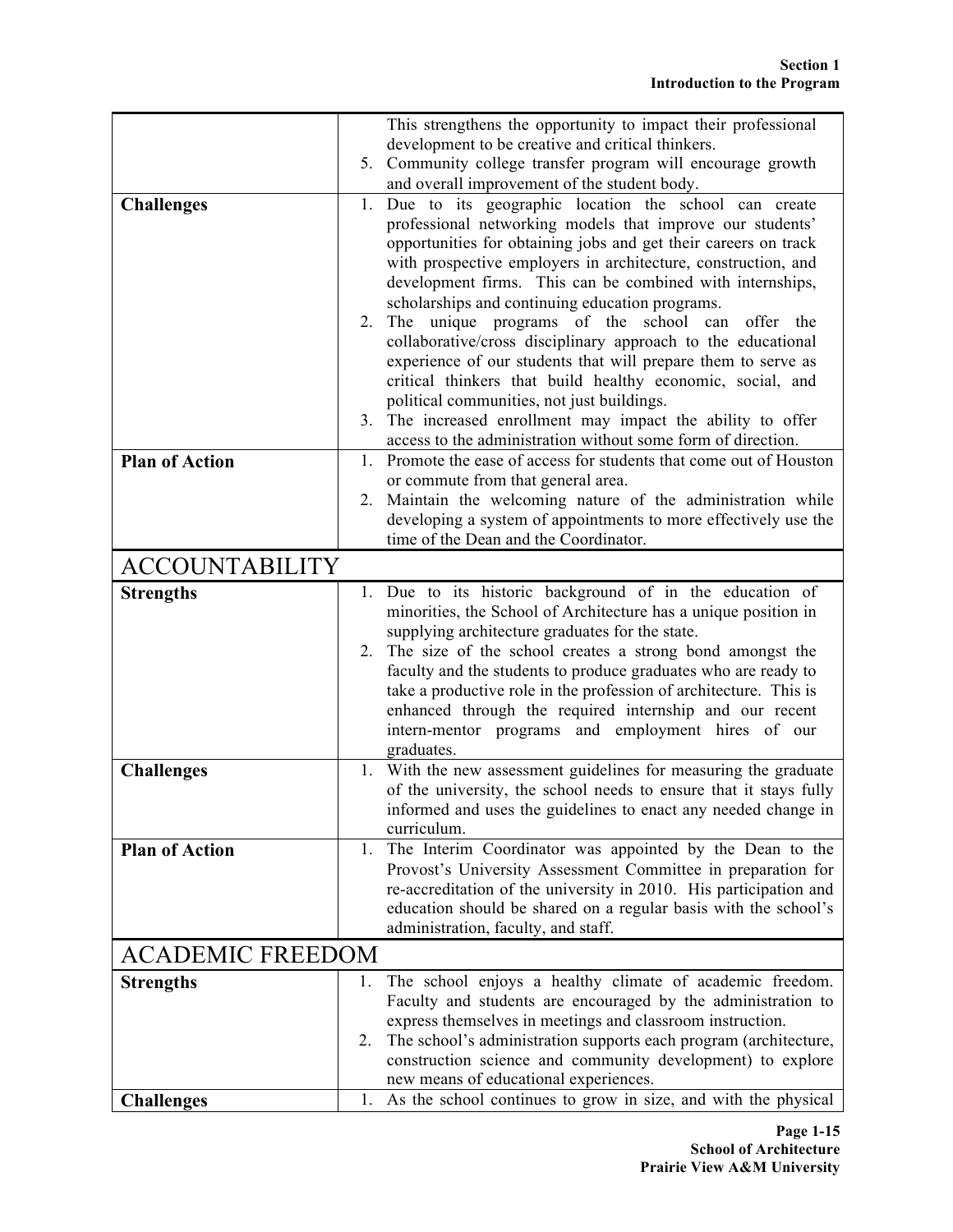|                       | separation on three floors of the new building, the challenge will                                                          |
|-----------------------|-----------------------------------------------------------------------------------------------------------------------------|
|                       | be to maintain the atmosphere of "idea exchange."                                                                           |
| <b>Plan of Action</b> | Continue the frequent administration, faculty and staff meetings<br>1.                                                      |
|                       | of all the programs to share ideas, opportunities, and plans for                                                            |
|                       | development.                                                                                                                |
|                       | Continue the healthy open and democratic dialogue to plan new<br>2.                                                         |
|                       | ideas and to chart the necessary change to continue moving the                                                              |
|                       | school forward.                                                                                                             |
| STUDENT ORGANIZATIONS |                                                                                                                             |
| <b>Strengths</b>      | 1. The School has the typical student organizations associated with                                                         |
|                       | an architecture program.                                                                                                    |
|                       | American Institute of Architects Student Chapter<br>a.                                                                      |
|                       | Tau Sigma Delta Honor Society for Arts and Allied<br>b.                                                                     |
|                       | Sciences.                                                                                                                   |
|                       | National Organization of Minority Architects.<br>$c_{\cdot}$                                                                |
|                       | d. Women in Design.                                                                                                         |
|                       | e. Construction Specification Institute Student Chapter.                                                                    |
|                       | 2. The School has a dedicated group of students who participate on                                                          |
|                       | a regular basis in the student organizations.                                                                               |
|                       | Officers of the AIAs, NOMA, and CSI and their advisors<br>3.                                                                |
|                       | participate in local, regional and national meetings and activities.<br>4.                                                  |
|                       | Students from the School of Architecture also participate in<br>many other student run organizations on campus. There are a |
|                       | significant number of our students who are "student-athletes"                                                               |
|                       | and represent the university on athletic teams in football,                                                                 |
|                       | basketball, baseball, golf and tennis. Often they serve in                                                                  |
|                       | leadership roles with these groups.                                                                                         |
|                       | 5. The Construction Science program has initiated a student chapter                                                         |
|                       | in the Fall Semester that is intent on creating a relationship with                                                         |
|                       | the architecture student organizations for joint participation in                                                           |
|                       | local activities and association with other related groups on                                                               |
|                       | campus.                                                                                                                     |
| <b>Challenges</b>     | Due to the discipline required to be an architectural major, the<br>1.                                                      |
|                       | percentage of students participating in the student chapters on a                                                           |
|                       | regular basis is not as high as the School would like to have.                                                              |
|                       | The lack of financial support has impacted the ability of the                                                               |
|                       | student organizations to participate more often in off-campus                                                               |
|                       | activities.                                                                                                                 |
| <b>Plan of Action</b> | During the first week of each new semester encourage students<br>1.                                                         |
|                       | to join and participate in the student organizations.                                                                       |
|                       | Include funding requests in all upcoming annual budgetary<br>2.                                                             |
|                       | submissions.                                                                                                                |
|                       | Do fundraising to help students pay their organization national<br>3.                                                       |
|                       | dues.                                                                                                                       |
|                       | Secure and offer more scholarships.<br>4.                                                                                   |
| <b>DIVERSITY</b>      |                                                                                                                             |
| <b>Strengths</b>      | The University and the School are seeing increased enrollments<br>Ι.                                                        |
|                       | of students from all ethnic groups. In 2001, the school had one                                                             |
|                       | Hispanic Student and zero Hispanic faculty and staff.<br>As of                                                              |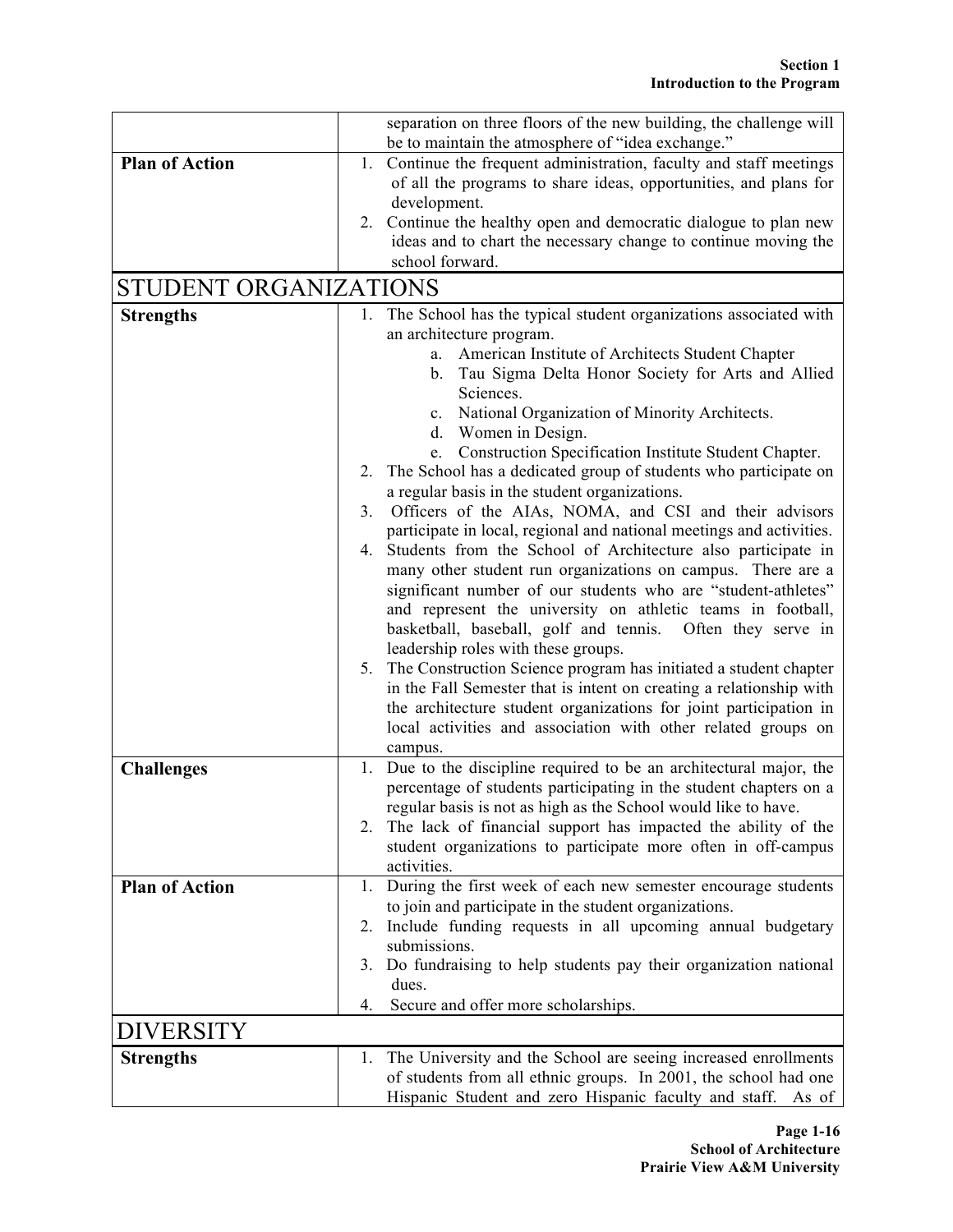|                       |    | now, we have 23 Hispanic Students, 6 Asians Students, 3              |
|-----------------------|----|----------------------------------------------------------------------|
|                       |    | Hispanic faculty members, and an Hispanic female Assistant to        |
|                       |    | the Dean.                                                            |
|                       |    |                                                                      |
|                       |    | 2. The new additions to the faculty are providing a greater range of |
|                       |    | role models for the students with increased female and minority      |
|                       |    | instructors.                                                         |
| <b>Challenges</b>     | 1. | In order to meet diversity goals "Closing the Gap", there is         |
|                       |    | increased emphasis and aggressive recruitment of the                 |
|                       |    | traditional student pool that supplies Prairie View A&M by           |
|                       |    | other public institutions within Texas.                              |
|                       |    | 2. The increased admissions standards set by the university may      |
|                       |    | impact the number of incoming class enrollments in the               |
|                       |    | future.                                                              |
| <b>Plan of Action</b> | 1. | The school has identified demographic areas where the School of      |
|                       |    | Architecture is targeting to recruit first-generation freshmen.      |
|                       |    | These areas are:                                                     |
|                       |    | Houston Area                                                         |
|                       |    | Dallas/Ft. Worth Area                                                |
|                       |    | Rio Grande Valley Area                                               |
|                       |    | Coastal Bend Area                                                    |
|                       |    | Gulf Coast Area                                                      |
|                       |    |                                                                      |
|                       |    | El Paso Area                                                         |
|                       |    | San Antonio Area                                                     |
|                       |    | Austin/Waco Area                                                     |
|                       |    | Southeast Texas                                                      |
|                       |    | Various forms of media are to be employed to attract first -         |
|                       |    | generation college freshmen such as brochures, videos, view          |
|                       |    | books, website and magazine advertising,                             |
|                       | 2. | The current population and ethnic mix of ages 6 through 18 in        |
|                       |    | our service area are as follows:                                     |
|                       |    | South Texas is the fastest growing area of the state. The            |
|                       |    | educational attainment of this region is very low.                   |
|                       |    | The El Paso Area is 14% white, 3 percent black and 81%               |
|                       |    | Hispanic. Educational attainment is also very low.                   |
|                       |    | The Gulf Coast region is 41% white, 17% black and 36%                |
|                       |    | Hispanic.                                                            |
|                       | 3. | The School of Architecture visited a total of 43 High Schools        |
|                       |    | and 8 Community Colleges in the following areas for the Fall         |
|                       |    | 2001 through Summer 2002. During the period of Fall 2002 -           |
|                       |    | Summer 2003 the School of Architecture has visited a total of        |
|                       |    | 32 High Schools, 3 Middle Schools and 11 Community                   |
|                       |    | Colleges. In the Fall 2004 - Summer 2005 time period the             |
|                       |    | school visited a total of 93 high schools, 3 middle schools and 8    |
|                       |    | community colleges.                                                  |
|                       | 4. | Recruitment Strategies that will be implemented annually             |
|                       |    |                                                                      |
|                       |    | dependent upon budget support:                                       |
|                       |    | Article/Column for school newspaper and community<br>a.              |
|                       |    | b. Brochure dissemination                                            |
|                       |    | c. Campus Tours and Open House at the new building                   |
|                       |    | d. Community meetings                                                |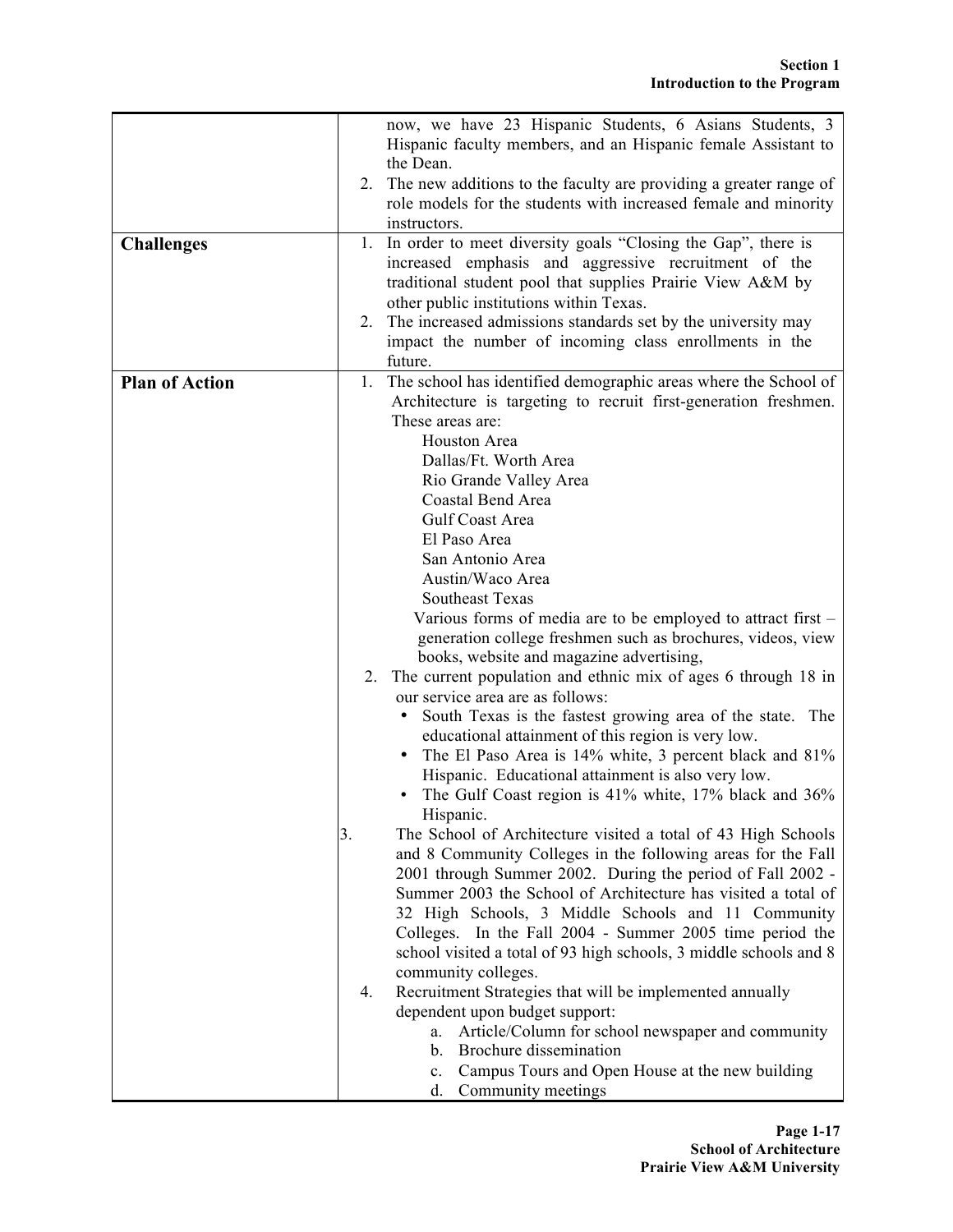|                   | Contact students with high SAT Scores<br>e.                                                                                   |
|-------------------|-------------------------------------------------------------------------------------------------------------------------------|
|                   | <b>Counselor Orientations</b><br>f.                                                                                           |
|                   | Panther-land on the Hill Day Recruitment<br>g.                                                                                |
|                   | Flyer dissemination in the community<br>h.                                                                                    |
|                   | Follow-up calls to prospective students<br>i.                                                                                 |
|                   | j.<br>High School Visitation Day                                                                                              |
|                   | Information Booth at College and High School Fairs<br>k.                                                                      |
|                   | Junior High School visits<br>1.                                                                                               |
|                   | m. Letter to Seniors                                                                                                          |
|                   | Mass mailings (Schedules, enrollment, brochures,<br>n.                                                                        |
|                   | financial aid, etc.)                                                                                                          |
|                   | Media announcement<br>0.                                                                                                      |
|                   | p. Peer Role Model                                                                                                            |
|                   | q. Personal letter mailings                                                                                                   |
|                   | Photo Display<br>r.                                                                                                           |
|                   | Placement of recruitment posters in the Schools<br>S.                                                                         |
|                   | Recruitment<br>t.                                                                                                             |
|                   | Recruitment team presentations by the school's staff<br>u.                                                                    |
|                   | and faculty visit schools                                                                                                     |
|                   | Short summer program for Career Exploration<br>V.                                                                             |
| <b>PROFESSION</b> |                                                                                                                               |
| <b>Strengths</b>  | The program has the flexibility to adjust instruction.                                                                        |
|                   | 1.<br>The faculty has a great deal of contact with students both in the<br>2.                                                 |
|                   | classroom as well as through other opportunities within the                                                                   |
|                   | school and on campus. This strengthens the opportunity to                                                                     |
|                   |                                                                                                                               |
|                   | impact their professional development to be creative and<br>critical thinkers.                                                |
|                   | 3. Leadership and professional development are areas that the                                                                 |
|                   | faculty can impact our students because of their significant                                                                  |
|                   | amount of contact hours with the students and because of their                                                                |
|                   | extensive practical experience in "real-world" situations.                                                                    |
|                   | 4. The state of Texas falls well below the national averages for                                                              |
|                   | females and minorities who are licensed architects. Due to the                                                                |
|                   | mission and charter of this university we have an opportunity                                                                 |
|                   | to be a major factor in producing more licensed registered                                                                    |
|                   | architects who are females and/or African American, Asian                                                                     |
|                   |                                                                                                                               |
|                   | Pacific, and Latino registered architects in this state. Due to its<br>geographic location the school can create professional |
|                   | networking models that improve our students' opportunities                                                                    |
|                   |                                                                                                                               |
|                   | for obtaining jobs and get their careers on track with                                                                        |
|                   | prospective employers (architecture/construction/development<br>firms). This can be combined with internships, scholarships   |
|                   |                                                                                                                               |
|                   | and continuing education programs.<br>1. The ideals of professionalism and leadership must be stressed                        |
| <b>Challenges</b> | to all students continually to assist and inspire them in their                                                               |
|                   | academic studies and preparing for their professional careers.                                                                |
|                   | 2. In order to meet new assessment guidelines the school must                                                                 |
|                   |                                                                                                                               |
|                   | provide greater assistance to the students in obtaining                                                                       |
|                   | internships and employment after graduation. The school                                                                       |
|                   | should focus on networking them into career opportunities                                                                     |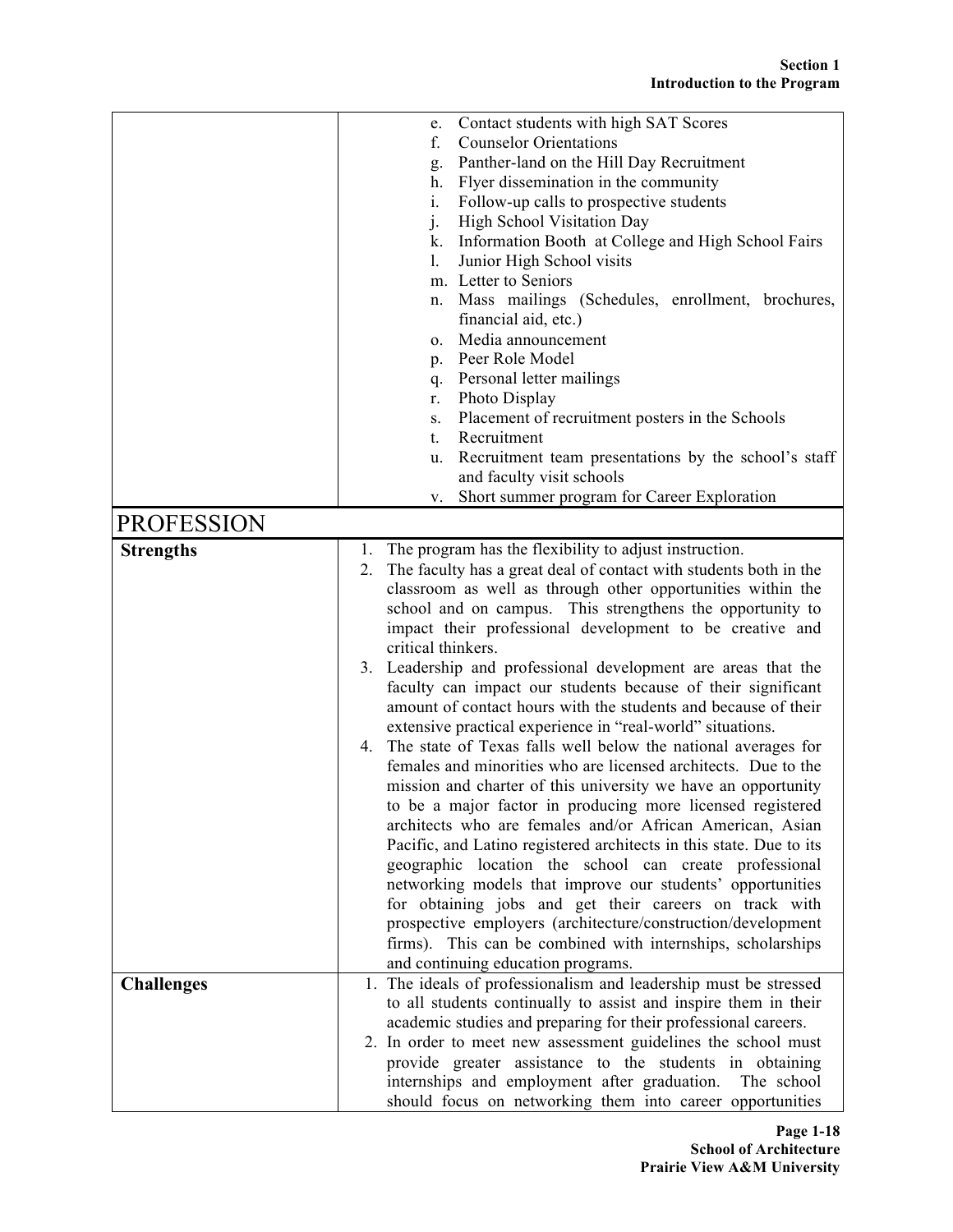|                       | with professional connections, as well as job fairs and other                                                                                                                                                                                                                                                                                                                                                                                                                                    |
|-----------------------|--------------------------------------------------------------------------------------------------------------------------------------------------------------------------------------------------------------------------------------------------------------------------------------------------------------------------------------------------------------------------------------------------------------------------------------------------------------------------------------------------|
|                       | architectural programs.                                                                                                                                                                                                                                                                                                                                                                                                                                                                          |
| <b>Plan of Action</b> | Emphasize contemporary practice. For example, two mentored<br>1.<br>architects from Ford, Powell and Carson, are David Lake and<br>Ted Flato. Lake/Flato also won the prestigious national AIA<br>award "Firm of the Year"). Being familiar and understanding<br>their history would be most beneficial to all architecture<br>students.                                                                                                                                                         |
|                       | Focus on bringing various successful firms to help teach a<br>2.<br>design studio. This "Firm Studio" concept will give the students<br>a taste of what is to come in the near future. Also the fresh input<br>from contemporary practitioners will stimulate the minds of the<br>young designers and encourage them to want to do well in this<br>profession.                                                                                                                                   |
|                       | The association of practicing architects with education will<br>3.<br>encourage students to also focus on registration. For example,<br>the Special Topics course taught by Ms. Horhn, a newly<br>licensed architect, focus on the architectural internship and<br>licensure processes within the context of a real world work<br>environment. This will assist interns in preparing for the ARE<br>which in turn will increase the percentages of licensing for<br>women and African-Americans. |

 <sup>1</sup> External Review Report for visit conducted March 20-22, 2005. Chair: Rodner B. Wright, AIA, Florida A&M University; Members: Korydon Smith, University of Arkansas, Dr. James Smith, Texas A&M University, and Michael Rotundi, ROTO Architects and Southern California Institute of Architecture.<sup>2</sup> Held on July 8-9, 2005.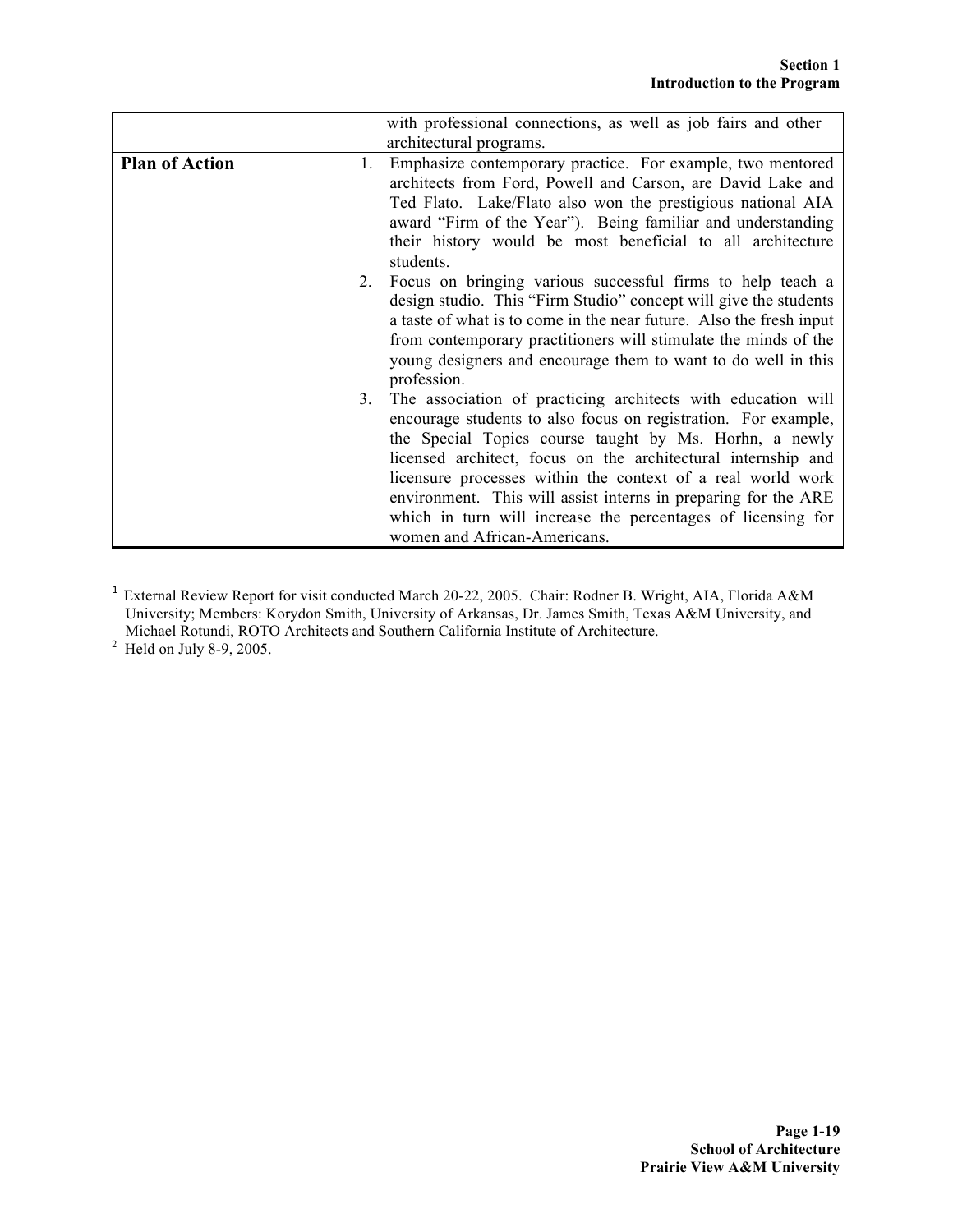projects, lectures, discussions, computer usage, and field trips. Approximately twenty students from Texas and across the United States have participated in the program each summer. In addition, the school now hosts the Architecture Concept Institute (ACI), which offers incoming freshmen the opportunity to take their initial design classes in an intense design-based environment in the summer following their high school graduation.

Many students in the school participate in community service projects either through accredited courses or on a volunteer basis. This includes working with local elementary schools, community groups, and other non-profit clients in the local and metropolitan Houston area. The studio courses involved with community service provide valuable hands-on experience as well as contributing much needed experience to the organizations served.

Social issues are frequently discussed in both lecture classes and design studios. The location of the university with close proximity to Houston, Austin, San Antonio, and the Dallas/Fort Worth metroplex has offered the design studios the opportunity to use these cities as labs and projects that test the theoretical concepts within the context of real world problems. Students are provided with opportunities to work with a variety of social and economic situations often dealing with real problems and actual clients to participate and provide critiques of the students' work.

# **3.2 Program Self-Assessment Procedures**

## **3.2.1 A Description of the School's Self-Assessment Process**

Self assessment in the School is an ongoing process that ranges from informal discussions between the many stakeholders of the community to formal faculty and external reviews of the status of the program. Each year the School of Architecture conducts an update of the strategic plan. This was most recently completed in the Fall of 2004. In addition, under the direction of the provost, the School of Architecture had an external review team visit in March, 2005. A copy of this report is included as Appendix to his submission. With the support of the dean, the faculty regularly engages in the process of assessment, discussion, and decision so the program regularly challenges itself to make revisions and improvements.

The school has various undergraduate committees made up of the appointed coordinators of the academic programs which carry on discussions concerning teaching strategies and course content. Meetings are held regularly to monitor and discuss these issues and to make appropriate modifications and adjustments. These discussions also allow for a review of curriculum structure and integration of content across the various teaching units including Construction Science and Community development.

The components of the self assessment are as follows:

- 1. Meetings: Regular meetings of the entire faculty and weekly design studio faculty meetings offer a continuing forum for discussion.
- 2. Community: Regular informal contacts between all members of the school community are encouraged by the school administration.
- 3. Visitors (external and internal) for Juries: Due to our proximity to Houston market, local architects regularly participate and serve on student juries at each level in the design studio process. A major benefit to our new facility had been the active participation by the architect Michael Rotundi, FAIA in conducting evaluations of student design projects. In addition, Richard Ferrier, FAIA serves as a consulting design professor who is on campus one day each week during the course of the semester. Both bring extensive teaching and practical experience to the classroom.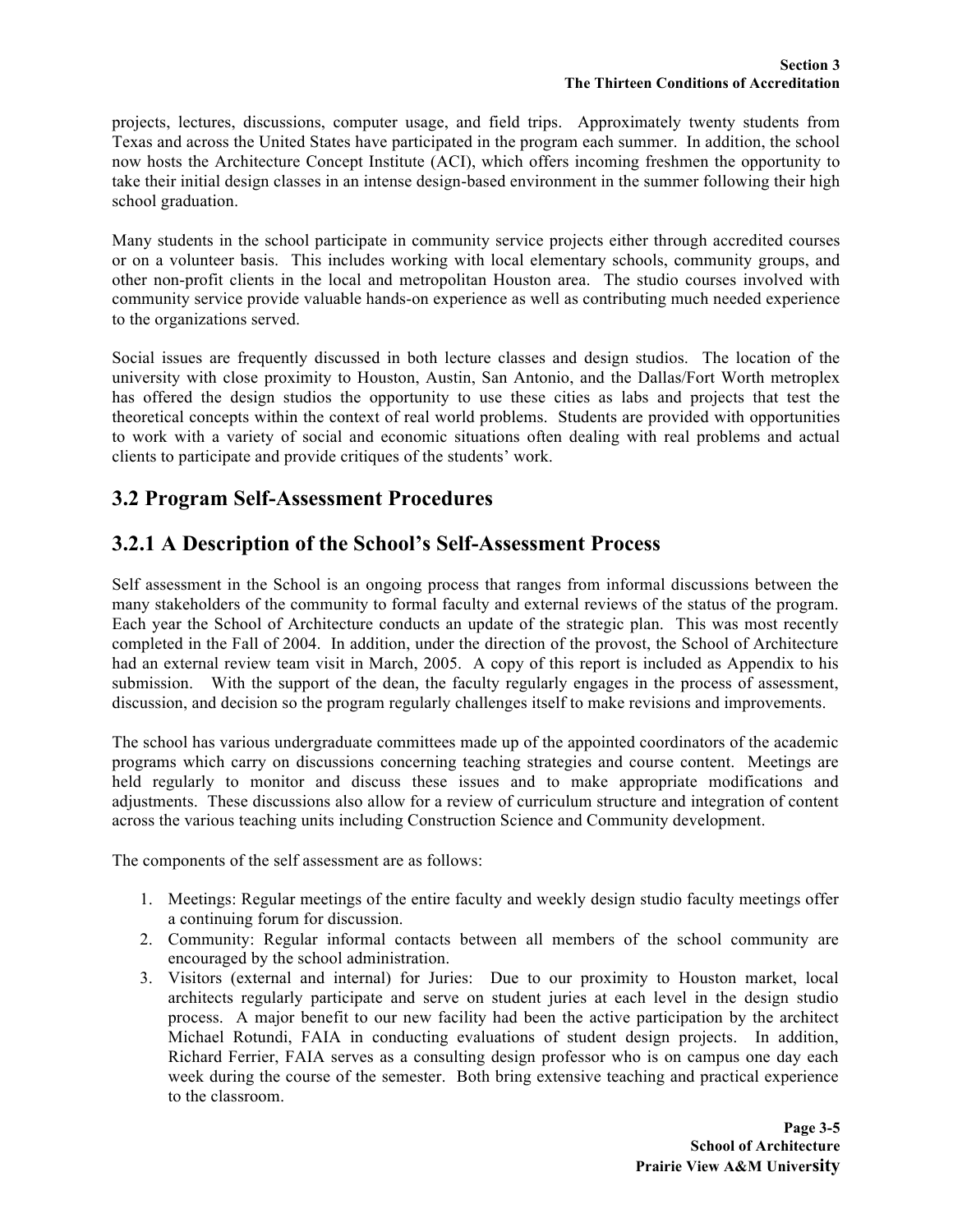- 4. Student course evaluation forms: Course evaluations are required for each class in each semester taught in the School of Architecture. These evaluations are done by the students on a regular form called the Student Opinion Survey. The results of these surveys are abstracted by the University Institutional Research Office and reported to the Dean for dissimination back to the faculty.
- 5. Faculty evaluation: During the course of each semester the program coordinator conducts unannounced evaluations of the faculty in the context of them while conducting their classes. Feedback and discussion are provided to the faculty member in follow-up sessions with the coordinator.
- 6. Survey of recent graduates: The School of Architecture has been surveying graduates in their final weeks prior to the graduation ceremony to determine their evaluation of their education from Prairie View A&M University. Results of these surveys are provided on the next page.
- *7.* Survey of Alumni: Recently the School of Architecture has begun soliciting evaluatory comments from its alumni through telephone surveys and questionnaires. This action was taken as a means to stay in touch with alumni, receive news about their professional activities, and solicit support for the school.
- 8. Feedback from internship employers: The coordinator and the professor responsible for  $4<sup>th</sup>$  and  $5<sup>th</sup>$ year design studios conduct regular discussion with and visit the offices of architectural firms participating in our mentorship program as well as those that hire our students for internships.
- 9. Strategic Planning: School and university strategic planning and university accreditation process is another form of assessment.
- 10. Architectural programs in the state of Texas: annually and lately twice a year, the dean of all eight accredited programs in the state meet to discuss curriculum, exchange ideas, compare practices and program content. The purpose is to learn from the successes and failures of our peers within the state of Texas. In addition the school conducts regular conversations and participates in meetings with faculty at the University of Texas at Arlington, University of Houston, and Texas A&M University.
- 11. Faculty and Staff retreats: In the summer of each year, the school conducts an annual retreat involving all faculty and staff members. The purpose is to discuss all aspects of the program and make plans for the coming academic year. Recent retreats have included a visit to U of H following their accreditation in 2002 and a visit to Austin, TX in 2005.
- 12. Design Faculty walk-through: At the end of each semester, the faculty tours all of the design studios to evaluate the students' work and offer suggestions for improvement to the assigned faculty member.

# **3.2.2 Description of the Faculty, Students', and Graduates' Assessment of Degree Program**

Faculty, student', and graduates' assessments of the accredited degree program's curriculum and learning context as outlined in the *NAAB Perspectives* have been evaluated over the past several years.

### **3.2.2.1 Graduating Students Exit Survey**

As noted above, graduating students are asked to rate their preparation to meet the NAAB Criteria. Their evaluation is based upon a scale of 1 to 5, with 5 being the best. The results of the surveys are shown in Table 3.1 below.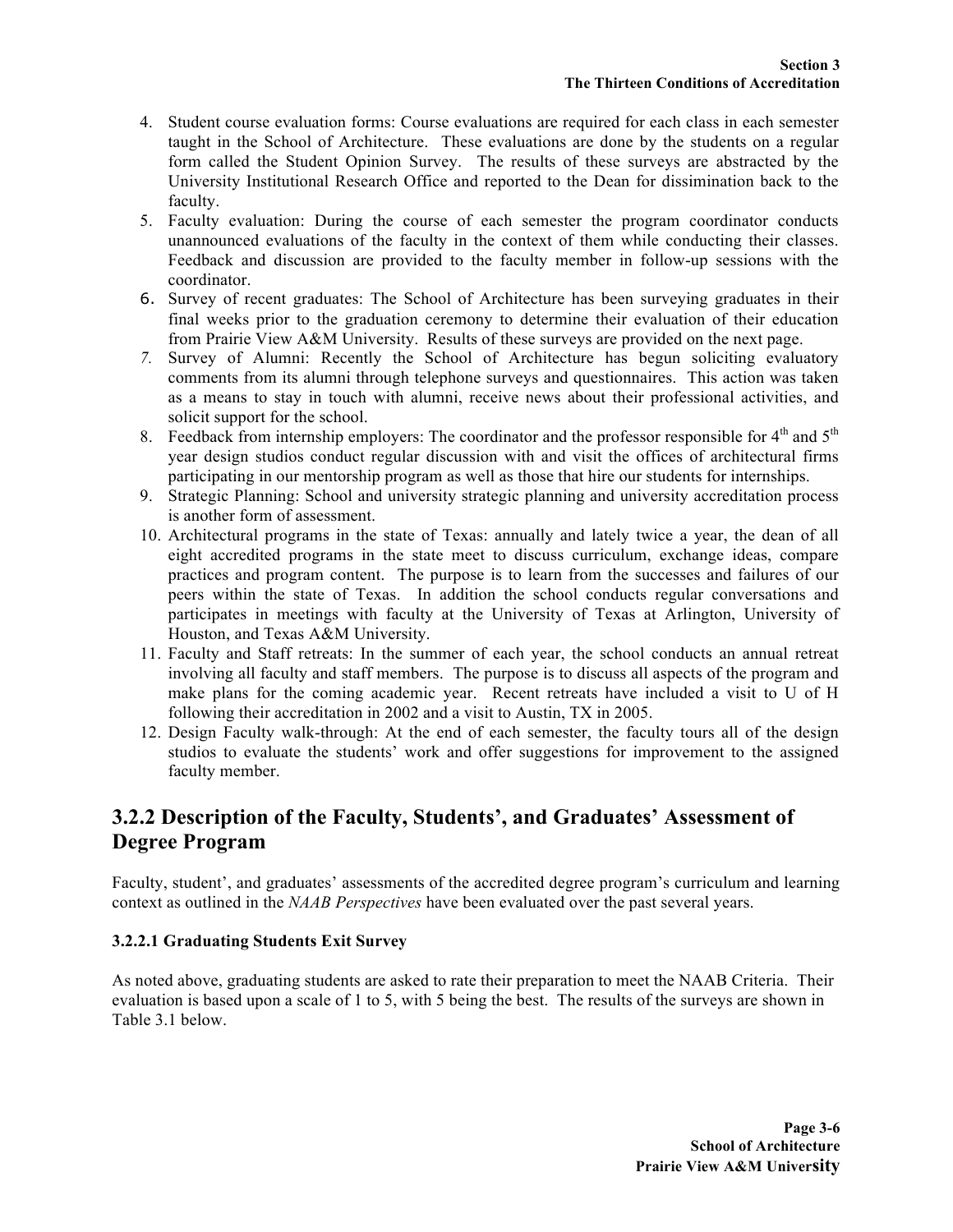| How well do you feel you are prepared to meet the<br>criterion listed below. Please circle the appropriate Excellent                                                                                                                                                     |    | Very<br>Good | Good | Not So<br>Good | Poor |
|--------------------------------------------------------------------------------------------------------------------------------------------------------------------------------------------------------------------------------------------------------------------------|----|--------------|------|----------------|------|
| number.                                                                                                                                                                                                                                                                  | 5  | 4            | 3    | 2              | 1.   |
| 1. Verbal and Writing Skills: Ability to speak and write<br>effectively on subject matter contained<br>in.<br>the<br>professional curriculum                                                                                                                             | 5  | 4            | 3.   | 2              | 1    |
| Graphic Skills: Ability to employ<br>2.<br>appropriate<br>representational media, including computer technology,<br>to convey essential formal elements at each stage of the<br>programming and design process                                                           | 5  | 4            | з.   | 2              | 1    |
| 3. Research Skills: Ability to employ basic methods of<br>data collection and analysis to inform all aspects of the<br>programming and design process                                                                                                                    | 5  | 4            | 3    | 2              | 1    |
| Critical Thinking Skills: Ability to<br>4.<br>make<br>-a<br>comprehensive analysis and evaluation of a building,<br>building complex, or urban space                                                                                                                     | 5  | 4            | 3    | 2              | 1    |
| 5. Fundamental Design Skills: Ability to apply basic<br>organizational, spatial, structural, and constructional<br>principles to the conception and development of interior<br>and exterior spaces, building elements, and components                                    | 5. | 4            | з.   | 2              | 1    |
| 6. Collaborative Skills: Ability to identify and assume<br>divergent roles that maximize individual talents, and to<br>cooperate with other students when working as members<br>of a design team and in other settings                                                   | 5  | 4            | з    | 2              | 1    |
| 7. Human Behavior: Awareness of the theories and<br>methods of inquiry that seek to clarify the relationships<br>between human behavior and the physical environment                                                                                                     |    | 4            | з    | 2              | 1    |
| 8. Human Diversity: Awareness of the diversity needs,<br>values, behavioral norms, and social and spatial patterns<br>that characterize different cultures, and the implications<br>of this diversity for the societal roles and responsibilities<br>of architects       | 5  | 4            | з.   | 2              | 1    |
| 9. Use of Precedents: Ability to provide a coherent<br>rationale for the programmatic and formal precedents<br>employed in the conceptualization and development of<br>architecture and urban design projects                                                            | 5  | 4            | 3.   | 2              | 1    |
| 10. Western Traditions: Understanding of the Western<br>architectural canons and traditions in architecture,<br>landscape, and urban design, as well as the climatic,<br>technological, socioeconomic, and other cultural factors<br>that have shaped and sustained them |    | 4            | з.   | 2              | 1    |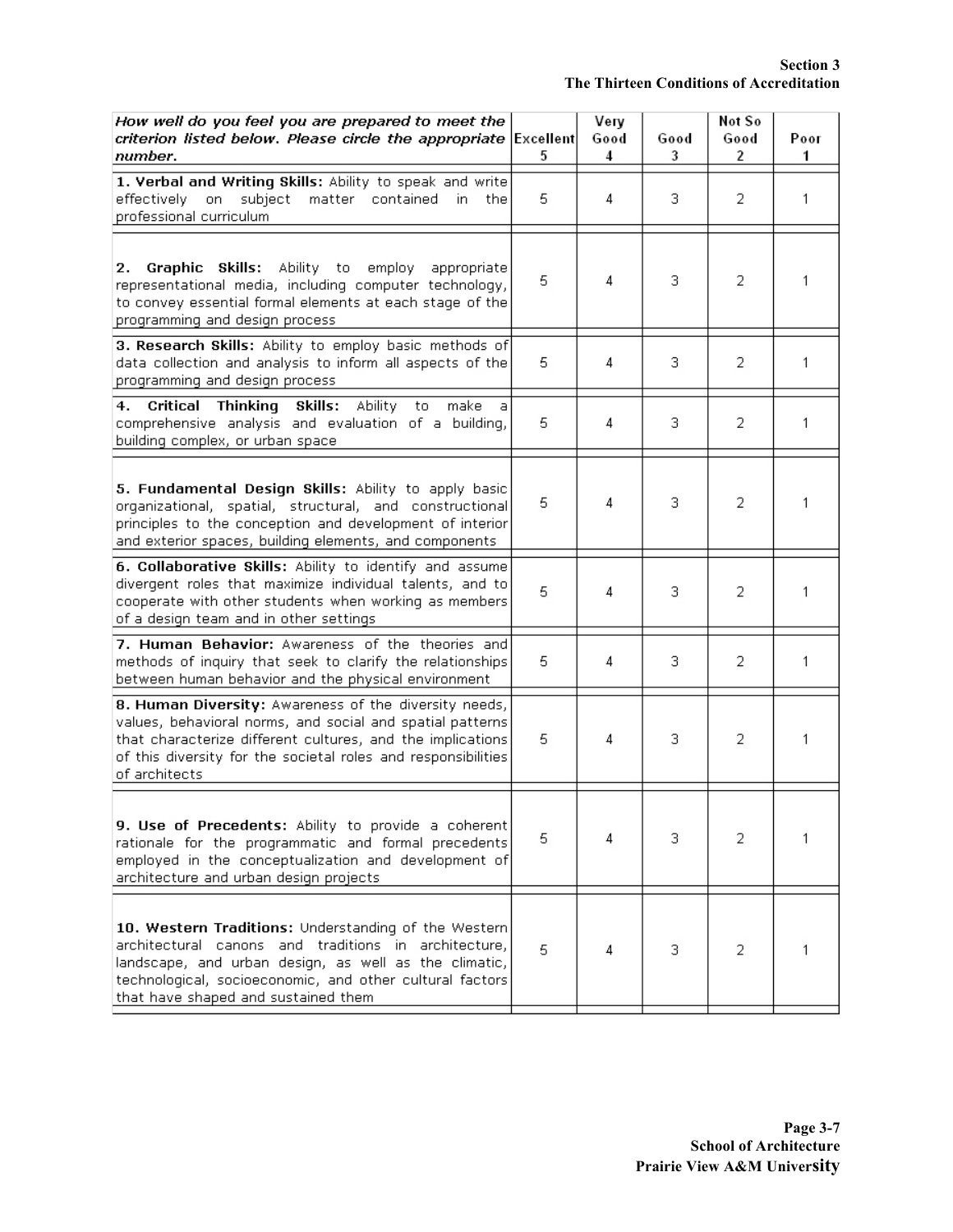| 11. Non-Western Traditions: Awareness of the parallel<br>and divergent canons and traditions of architecture and<br>urban design in the non-Western world                                                                                                              |    | 4 | з  | 2 | 1 |
|------------------------------------------------------------------------------------------------------------------------------------------------------------------------------------------------------------------------------------------------------------------------|----|---|----|---|---|
| 12. National and Regional Traditions: Understanding of<br>the national traditions and the local regional heritage in<br>architecture, landscape, and urban design including<br>vernacular traditions                                                                   |    | 4 | 3  | 2 | 1 |
| 13. Environmental Conservation: Understanding of the<br>basic principles of ecology and architects' responsibilities<br>environmental<br>respect<br>to<br>and<br>with.<br>resource<br>conservation in architecture and urban design                                    |    | 4 | 3. | 2 |   |
| 14. Accessibility: Ability to design both site and building<br>to accommodate individuals with varying physical abilities                                                                                                                                              | 5. | 4 | з  | 2 | 1 |
| 15. Site Conditions: Ability to respond to natural and<br>built site characteristics in the development of a program<br>and design of a project                                                                                                                        | 5  | 4 | з  | 2 | 1 |
| 16. Formal Ordering Systems: Understanding of the<br>fundamentals of visual perception and the principles and<br>systems of order that inform two- and three-dimensional<br>design, architectural composition, and urban design                                        | 5  | 4 | з  | 2 | 1 |
| 17. Structural Systems: Understanding of the principles<br>of structural behavior in withstanding gravity and lateral<br>forces, and the evolution, range, and appropriate<br>applications of contemporary structural systems                                          | 5  | 4 | з  | 2 | 1 |
| 18. Environmental Systems: Understanding of the<br>basic principles that inform the design of environmental<br>including acoustics, lighting<br>systems,<br>and<br>climate<br>modification systems and energy use                                                      |    | 4 | з  | 2 | 1 |
| 19. Life-Safety Systems: Understanding of the basic<br>principles that inform the design and selection of life-<br>safety systems in buildings and their subsystems                                                                                                    |    | 4 | з  | 2 | 1 |
| 20. Building Envelope Systems: Understanding of the<br>basic principles that inform the design of building<br>envelope systems                                                                                                                                         |    | 4 | 3  | 2 | 1 |
| 21. Building Service Systems: Understanding the basic<br>principles that inform the design of building service<br>systems,<br>including<br>plumbing,<br>electrical,<br>vertical<br>transportation,<br>communication,<br>security,<br>and<br>fire<br>protection systems |    | 4 | 3  | 2 | 1 |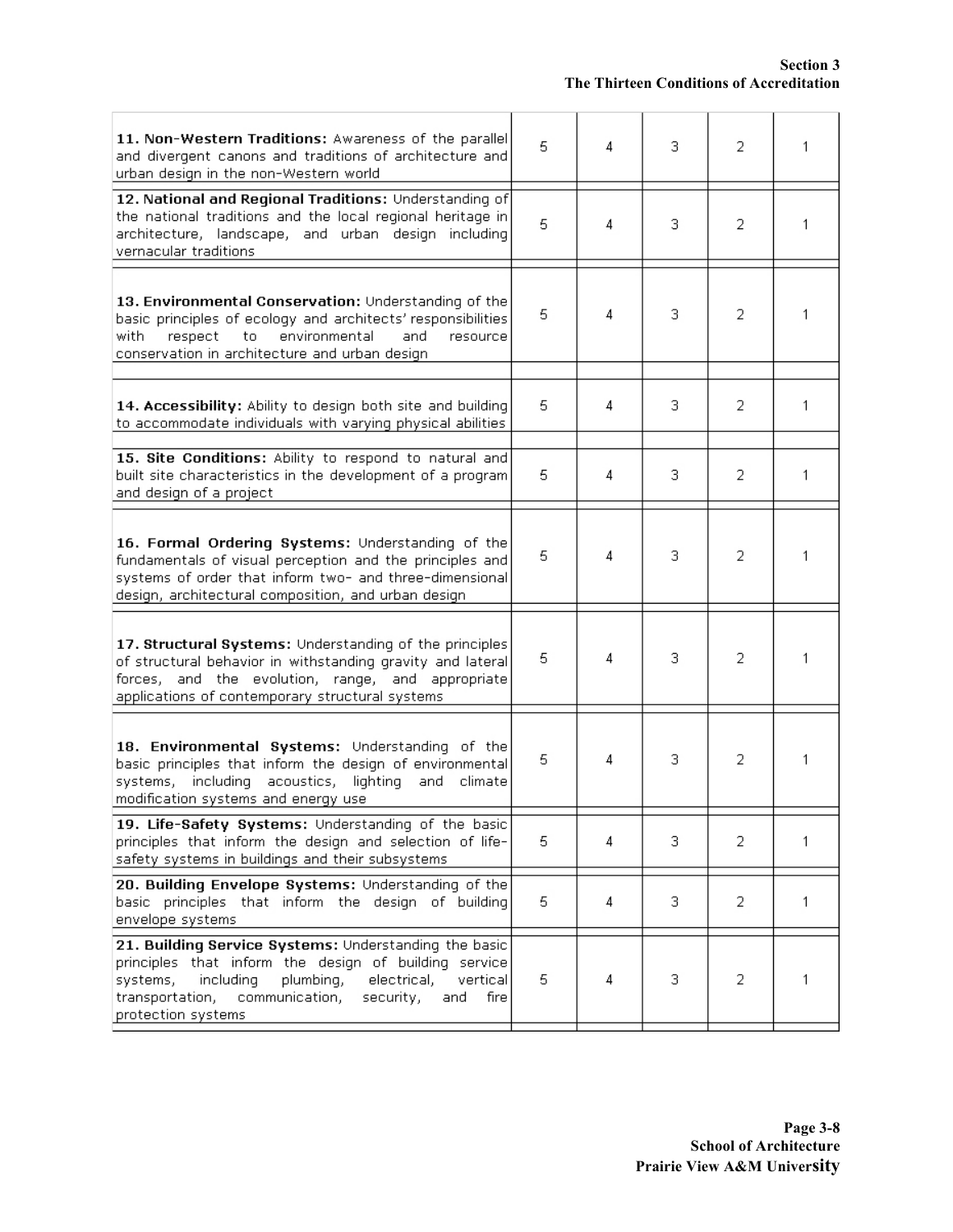| 22. Building Systems Integration: Ability to assess,<br>select, and integrate structural systems, environmental<br>systems, life-safety systems, building envelope systems,<br>and building service systems into building design                                                                                                                                                                                                | 5 | 4 | 3  | 2 | 1 |
|---------------------------------------------------------------------------------------------------------------------------------------------------------------------------------------------------------------------------------------------------------------------------------------------------------------------------------------------------------------------------------------------------------------------------------|---|---|----|---|---|
| 23. Legal Responsibilities: Understanding of architects'<br>legal responsibilities with respect to public health, safety,<br>and welfare; property rights; zoning and subdivision<br>ordinances; building codes; accessibility and other<br>factors affecting building design, construction, and<br>architectural practice                                                                                                      | 5 | 4 | 3. | 2 | 1 |
| 24. Building Code Compliance: Understanding of the<br>codes, regulations, and standards applicable to a given<br>building<br>design,<br>including<br>site<br>and<br>occupancy<br>classifications, allowable building heights and areas,<br>allowable construction types, separation requirements,<br>requirements,<br>occupancy<br>occupancy requirements,<br>means of egress, fire protection and structure                    | 5 | 4 | з  | 2 | 1 |
| 25. Building Materials and Assemblies: Understanding<br>of the principles, conventions, standards, applications,<br>and restrictions pertaining to the manufacture and use of<br>construction materials, components, and assemblies                                                                                                                                                                                             | 5 | 4 | 3  | 2 | 1 |
| 26. Building Economics and Cost Control: Awareness<br>of the fundamentals of development financing, building<br>economics, and construction cost control within the<br>framework of a design project                                                                                                                                                                                                                            | 5 | 4 | З  | 2 | 1 |
| 27. Detailed Design Development: Ability to assess,<br>select, configure, and detail as an integral part of the<br>design appropriate combinations of building materials,<br>components, and assemblies to satisfy the requirements<br>of building programs                                                                                                                                                                     | 5 | 4 | 3  | 2 | 1 |
| <b>Technical</b><br><b>Documentation:</b><br><b>Ability</b><br>28.<br>make<br>to<br>technically precise descriptions and documentation of a<br>proposed design for purposes of review and construction                                                                                                                                                                                                                          | 5 | 4 | 3. | 2 |   |
| 29. Comprehensive Design: Ability to produce an<br>architecture project informed by a comprehensive<br>program, from schematic design through the detailed<br>development of programmatic spaces, structural and<br>environmental systems, life-safety provisions,<br>wall<br>sections, and building assemblies, as may be appropriate;<br>and to assess the completed project with respect to the<br>program's design criteria | 5 | 4 | 3  | 2 | 1 |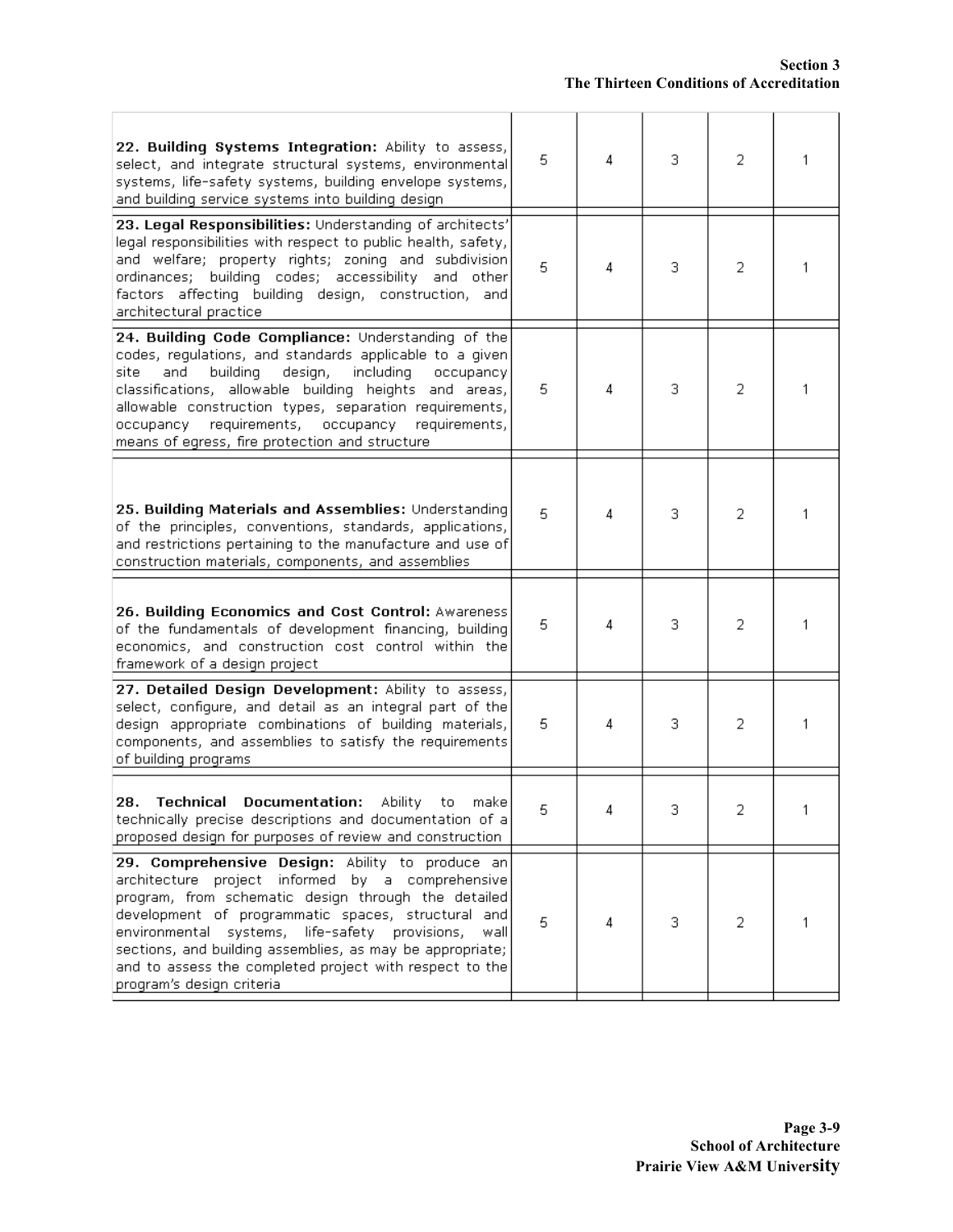| 30. Program Preparation: Ability to assemble a<br>comprehensive program for an architecture project,<br>including the assessment of client and user needs, a<br>critical review of appropriate precedents, an inventory of<br>space and equipment requirements, an analysis of site<br>conditions, a review of relevant laws and standards and<br>an assessment of their implications for the project, and a<br>definition of site selection and design assessment criteria | 5. | 4 | 3  | 2 | 1 |
|-----------------------------------------------------------------------------------------------------------------------------------------------------------------------------------------------------------------------------------------------------------------------------------------------------------------------------------------------------------------------------------------------------------------------------------------------------------------------------|----|---|----|---|---|
| 31. The Legal Context of Architectural Practice<br>Awareness of the evolving legal context within which<br>architects practice, and of the laws pertaining to<br>professional registration, professional service contracts,<br>and the formation of design firms and related legal<br>entities                                                                                                                                                                              | 5  | 4 | з  | 2 | 1 |
| Practice<br>Organization<br>32.<br>and<br>Management:<br>Awareness of the basic principles of office organization,<br>marketing<br>planning,<br>negotiation,<br>business<br>financial<br>management, and leadership, as they apply to the<br>practice of architecture                                                                                                                                                                                                       | 5  | 4 | з  | 2 | 1 |
| 33. Contracts and Documentation: Awareness of the<br>different methods of project delivery, the corresponding<br>service contracts, and the<br>types<br>forms of<br>οf<br>documentation required to render<br>competent and<br>responsible professional service                                                                                                                                                                                                             | 5  | 4 | з  | 2 | 1 |
| 34. Professional Internship: Understanding of the role<br>of internship in professional development, and the<br>reciprocal rights and responsibilities of interns and<br>employers                                                                                                                                                                                                                                                                                          | 5  | 4 | з  | 2 | 1 |
| 35. Architects' Leadership Roles: Awareness of<br>architects' leadership roles from project inception,<br>design<br>development<br>design,<br>and<br>to<br>contract<br>administration, including the selection and coordination of<br>allied disciplines, post-occupancy evaluation, and facility <br>management                                                                                                                                                            |    | 4 | 3. | 2 | 1 |
| 36. The Context of Architecture: Understanding of the<br>shifts which occur - and have occurred - in the social,<br>political, technological, ecological, and economic factors<br>that shape the practice of architecture                                                                                                                                                                                                                                                   |    | 4 | 3  | 2 | 1 |
| 37. Ethics and Professional Judgment: Awareness of<br>the ethical issues involved in the formation of<br>professional judgments in architecture and design<br>practice                                                                                                                                                                                                                                                                                                      | 5  | 4 | з. | 2 | 1 |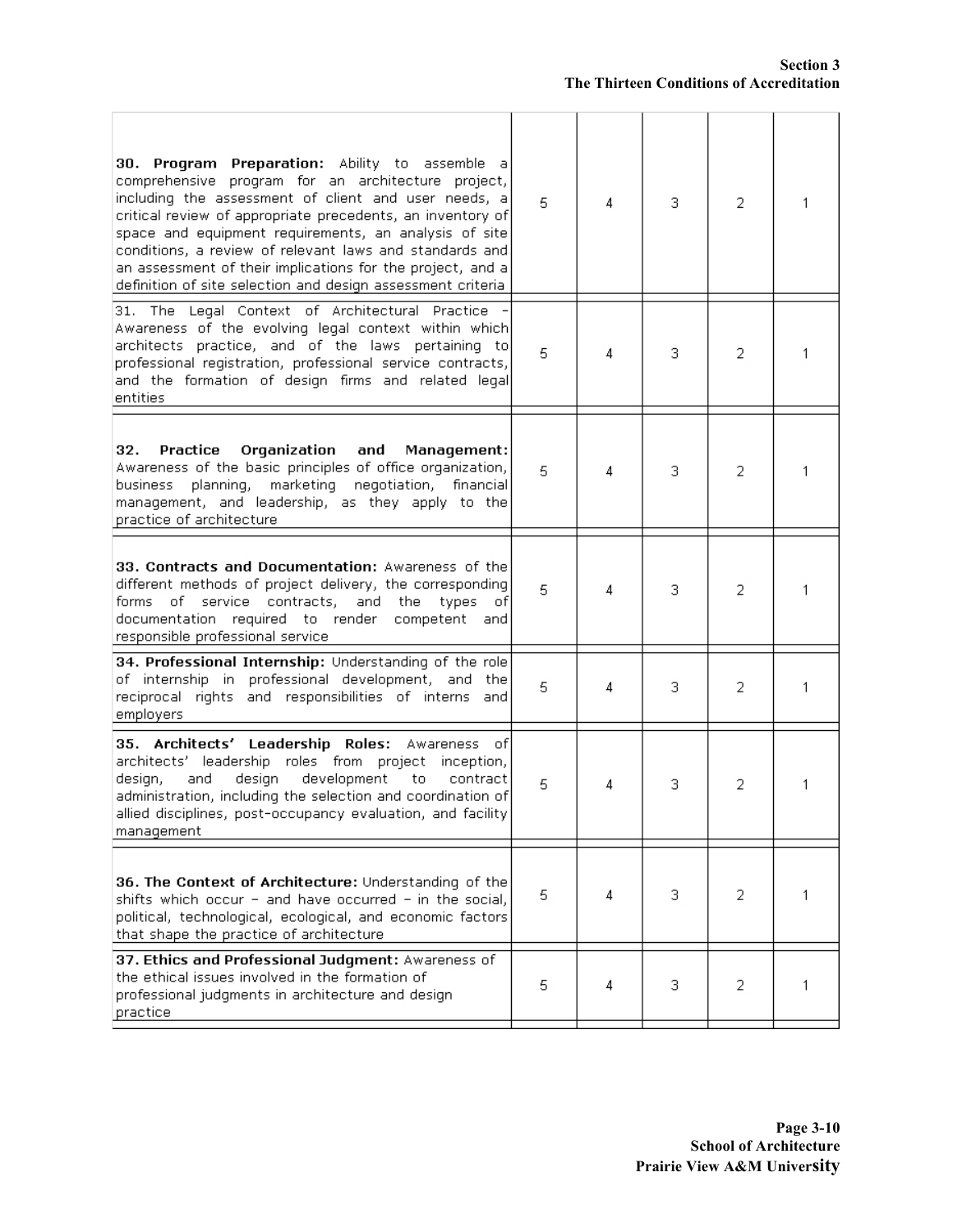| Please answer the following general questions.                                                                                                                                 |                      |                   |                    |                                  |                       |
|--------------------------------------------------------------------------------------------------------------------------------------------------------------------------------|----------------------|-------------------|--------------------|----------------------------------|-----------------------|
| How would you characterize your class attendance? Each<br>semester I missed                                                                                                    | 3 or less<br>classes | 3 to 5<br>classes | 5 to 10<br>classes | More than<br>$1 \cap$<br>classes |                       |
| How important do you believe class attendance to be?                                                                                                                           | Extremely<br>5.      | Very<br>4         | Some-<br>what<br>3 | Not Very<br>2                    | Un-<br>important<br>1 |
| How would you rate the teaching ability of the faculty as<br>a whole?                                                                                                          | Excellent<br>5       | Very<br>Good<br>4 | Good<br>з          | Not So<br>Good<br>2.             | Poor<br>1             |
| How would you rate the commitment of the faculty to<br>success of students of the School of Architecture?                                                                      | Excellent<br>5       | Very<br>Good<br>4 | Good<br>3          | Not So<br>Good<br>2              | Poor<br>1             |
| Complete the following - If I could change one thing at<br>the Prairie View School of Architecture, I would:                                                                   |                      |                   |                    |                                  |                       |
|                                                                                                                                                                                |                      |                   |                    |                                  |                       |
|                                                                                                                                                                                |                      |                   |                    |                                  |                       |
| Immediately after graduation, do you intend to be<br>employed in an architecture firm, a construction related<br>business, go to graduate school or other (please write<br>in) |                      |                   |                    |                                  |                       |
|                                                                                                                                                                                |                      |                   |                    |                                  |                       |
|                                                                                                                                                                                |                      |                   |                    |                                  |                       |
| In five years, do you intend to be employed in an<br>architecture firm, a construction related business, other<br>(please write in)                                            |                      |                   |                    |                                  |                       |
|                                                                                                                                                                                |                      |                   |                    |                                  |                       |
| During your studies of architecture at Prairie View, what<br>would you consider your best experience?                                                                          |                      |                   |                    |                                  |                       |
|                                                                                                                                                                                |                      |                   |                    |                                  |                       |
|                                                                                                                                                                                |                      |                   |                    |                                  |                       |
| What would you consider your worst experience?                                                                                                                                 |                      |                   |                    |                                  |                       |
|                                                                                                                                                                                |                      |                   |                    |                                  |                       |
|                                                                                                                                                                                | Name.                |                   |                    |                                  |                       |
| Please return to Dr. Bockhorn at the School of Architecture.<br>Thank you and congratulations on earning your degree!                                                          | Address:             |                   |                    |                                  |                       |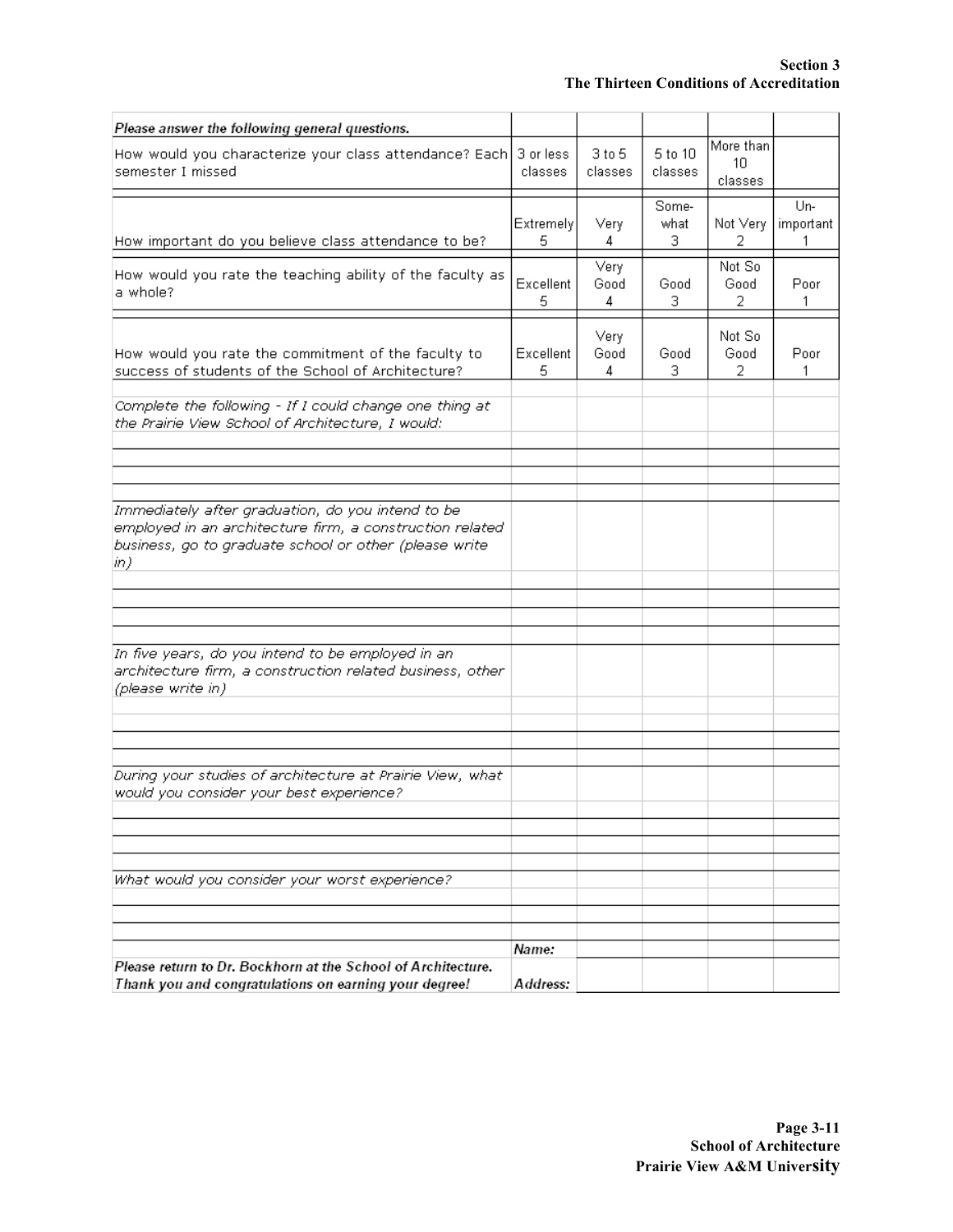| <b>Year Graduating</b>                 | 2001 | 2002             | 2003             | 2004 | 2005             | Average          |
|----------------------------------------|------|------------------|------------------|------|------------------|------------------|
| 1. Verbal and Writing Skills           | 3.9  | 3.7              | 3.7              | 3.7  | 3.2              | 3.6              |
| 2. Graphic Skills                      | 3.9  | 3.9              | 3.8              | 3.8  | 3.2              | 3.7              |
| 3. Research Skills                     | 3.9  | 4.1              | 4.0              | 3.8  | 3.3              | 3.8              |
| 4. Critical Thinking Skills            | 3.8  | 4.2              | 4.1              | 3.7  | 3.8              | 3.9              |
| 5. Fundamental Design Skills           | 4.1  | 4.1              | 4.1              | 3.9  | 3.5              | 3.9              |
| 6. Collaborative Skills                | 4.2  | 4.2              | 4.1              | 3.9  | 3.7              | 4.0              |
| 7. Human Behavior                      | 3.9  | 3.7              | 3.6              | 3.8  | 3.5              | 3.7              |
| 8. Human Diversity                     | 4.2  | 3.9              | 4.0              | 4.1  | 3.7              | 4.0              |
| 9. Use of Precedents                   | 3.8  | 3.8              | 3.8              | 3.7  | 3.5              | 3.7              |
| 10. Western Traditions                 | 3.4  | 3.4              | 3.4              | 3.4  | 3.3              | 3.4              |
| 11. Non-Western Traditions             | 3.4  | 3.0              | $\overline{3}.1$ | 3.0  | 3.0              | 3.1              |
| 12. National and Regional Traditions   | 3.4  | 3.1              | 3.1              | 3.1  | 3.0              | 3.2              |
| 13. Environmental Conservation         | 3.4  | 2.8              | 3.0              | 3.4  | 3.5              | 3.2              |
| 14. Accessibility                      | 4.3  | 3.9              | 3.6              | 3.7  | 3.7              | 3.8              |
| 15. Site Conditions                    | 4.5  | 4.1              | 4.2              | 3.8  | 3.5              | 4.0              |
| 16. Formal Ordering Systems            | 4.1  | 3.6              | 3.8              | 3.6  | 3.5              | 3.7              |
| 17. Structural Systems                 | 4.1  | 2.6              | 3.5              | 3.8  | 3.3              | 3.5              |
| 18. Environmental Systems              | 3.5  | 3.1              | 3.2              | 3.3  | 3.0              | 3.2              |
| 19. Life-Safety Systems                | 3.6  | 2.9              | 2.9              | 3.2  | 3.3              | 3.2              |
| 20. Building Envelope Systems          | 3.9  | $\overline{3.1}$ | 3.4              | 3.9  | $\overline{3.8}$ | $\overline{3.6}$ |
| 21. Building Service Systems           | 3.5  | 2.7              | 2.7              | 2.9  | $\overline{2.8}$ | 2.9              |
| 22. Building Systems Integration       | 3.6  | 2.7              | 2.9              | 3.0  | 3.3              | 3.1              |
| 23. Legal Responsibilities             | 3.6  | 3.0              | 3.0              | 3.2  | 3.3              | 3.2              |
| 24. Building Code Compliance           | 3.2  | 3.0              | 3.2              | 3.2  | 3.2              | 3.2              |
| 25. Building Materials and Assemblies  | 3.5  | $\overline{3.2}$ | 3.4              | 3.1  | 3.3              | 3.3              |
| 26. Building Economics and Cost        | 3.3  | 2.2              | 2.5              | 2.9  | 3.2              | 2.8              |
| Control                                |      |                  |                  |      |                  |                  |
| 27. Detailed Design Development        | 3.6  | 3.5              | 3.7              | 3.3  | 3.2              | 3.5              |
| 28. Technical Documentation            | 3.6  | 3.1              | 3.0              | 3.1  | 3.0              | 3.2              |
| 29. Comprehensive Design               | 4.1  | 3.9              | 4.1              | 3.6  | 3.2              | 3.8              |
| 30. Program Preparation                | 3.7  | 3.4              | 3.5              | 3.3  | $3.2$            | 3.4              |
| 31. The Legal Context of Architectural | 2.9  | 2.9              | 2.7              | 2.9  | 2.5              | 2.8              |
| Practice                               |      |                  |                  |      |                  |                  |
| Organization<br>32.<br>Practice<br>and | 3.2  | 2.9              | 2.8              | 2.9  | 3.0              | 3.0              |
| Management                             |      |                  |                  |      |                  |                  |
| 33. Contracts and Documentation        | 3.4  | 3.5              | 3.5              | 3.3  | 2.8              | 3.3              |
| 34. Professional Internship            | 4.0  | 4.1              | 4.0              | 3.7  | 2.8              | 3.7              |
| 35. Architects' Leadership Roles       | 3.7  | 3.6              | 3.5              | 3.3  | 2.8              | 3.4              |
| 36. The Context of Architecture        | 3.6  | 3.4              | 3.3              | 3.4  | 3.2              | 3.4              |
| 37. Ethics and Professional Judgment   | 3.7  | 3.8              | 3.7              | 3.5  | 3.2              | 3.6              |

### **Table 3.1 Survey Results of Recent Graduates**

#### **NOTES TO TABLE 3.1:**

- 1. The table ranking is based on a scale of 1 to 5, with 5 being the best.
- 2. Years 2001-03 only students receiving the professional degree were surveyed.
- 3. 2004-05 include a mix of professional degree graduates and pre-professional (BS) degree recipients.